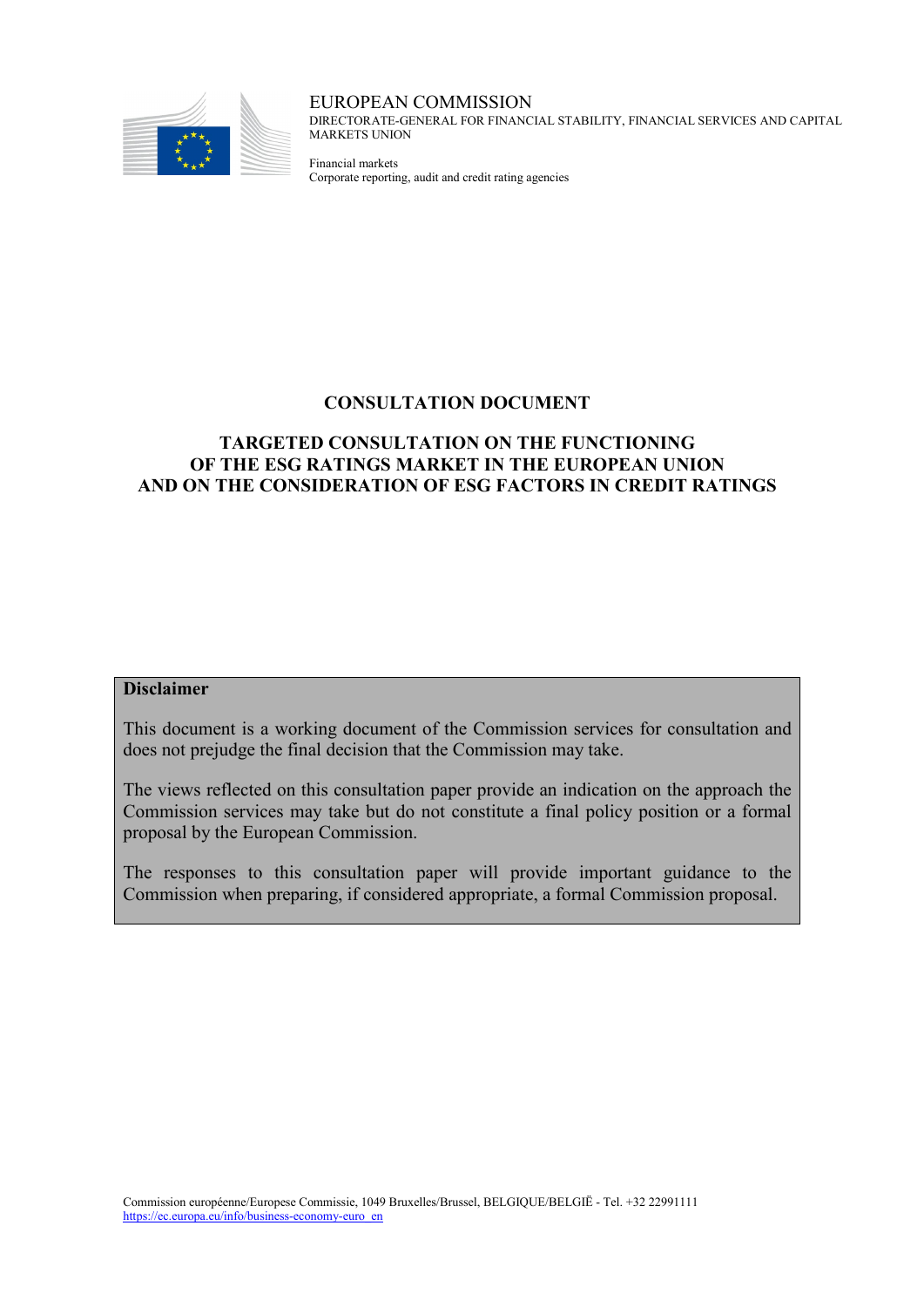You are invited to reply **by 6 June 2022** at the latest to the **online questionnaire** available on the following webpage: https://ec.europa.eu/info/publications/finance-consultations-2022-esg-ratings en

Please note that in order to ensure a fair and transparent consultation process **only responses received through the online questionnaire will be taken into account and included in the report summarising the responses**.

This consultation follows the normal rules of the European Commission for public consultations. Responses will be published in accordance with the privacy options respondents will have opted for in the online questionnaire.

Responses authorised for publication will be published on the following webpage: [https://ec.europa.eu/info/publications/finance-consultations-2022-esg-ratings\\_en](https://ec.europa.eu/info/publications/finance-consultations-2022-esg-ratings_en)

Any question on this consultation or issue encountered with the online questionnaire can be raised via email at [fisma-esg-ratings@ec.europa.eu](mailto:fisma-esg-ratings@ec.europa.eu).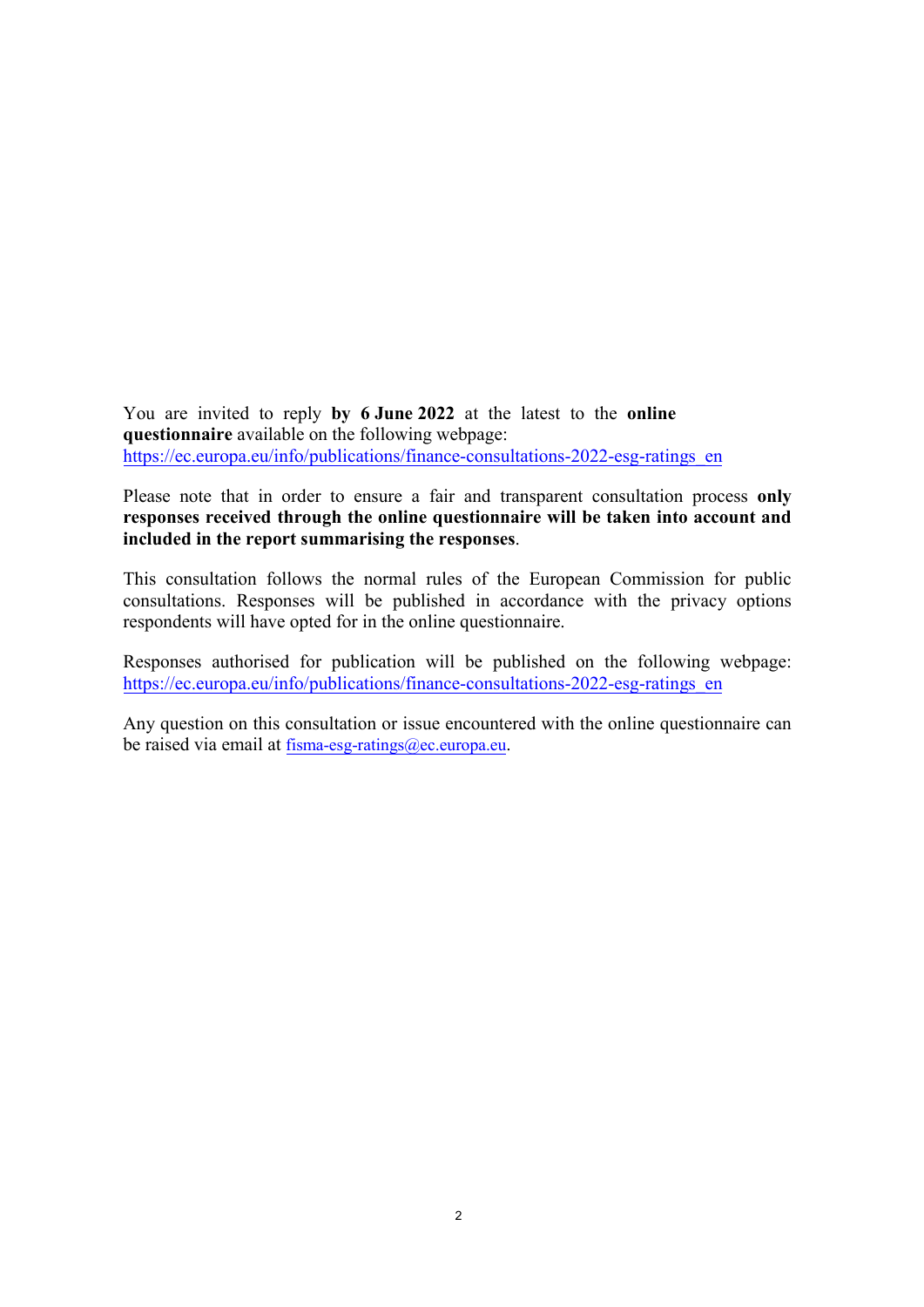# **INTRODUCTION**

The first part of the consultation aims to inform the Commission on the dynamics relating to the ESG ratings market, and on the interplay between larger and smaller market players. This section aims to inform on the use and objectives of ESG ratings.

The second part of the consultation aims to identify possible shortcomings in relation to the consideration of sustainability risks in credit ratings and the disclosures made by CRAs.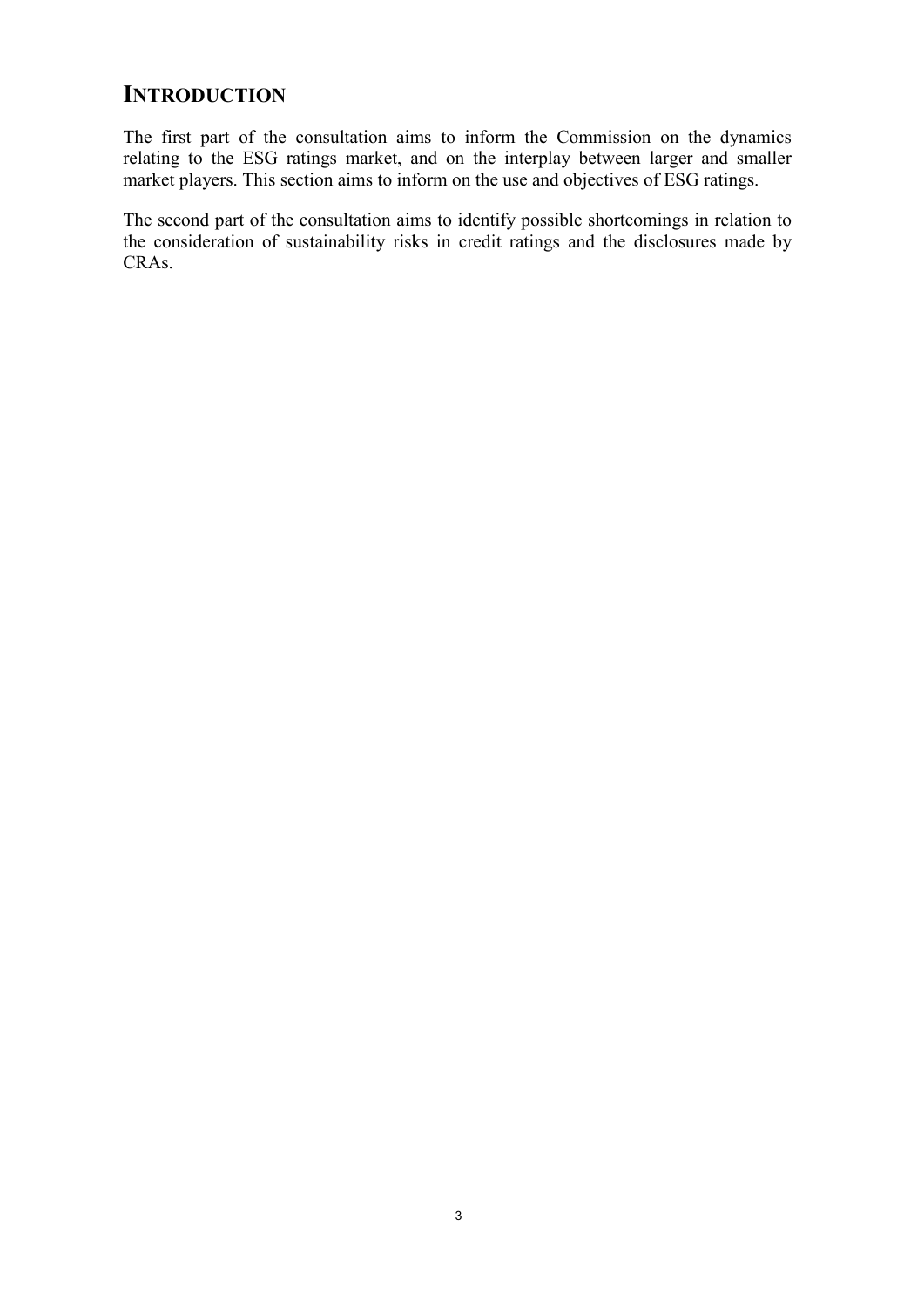#### **CONSULTATION QUESTIONS**

#### **PART A – ESG RATINGS**

#### **Background information**

ESG ratings are used by a wide variety of investors as part of their sustainable investment strategy to take into account risks and opportunities linked to ESG issues. Consequently, these ratings have an increasingly important impact on the operation of capital markets and on confidence of investors in sustainable financial products. For the purposes of this consultation the term ESG ratings is based on the definition provided in the [International](https://www.iosco.org/library/pubdocs/pdf/IOSCOPD690.pdf)  [Organization of Securities Commissions' \(IOSCO\) final report on environmental, social](https://www.iosco.org/library/pubdocs/pdf/IOSCOPD690.pdf)  [and governance \(ESG\) ratings and data products providers](https://www.iosco.org/library/pubdocs/pdf/IOSCOPD690.pdf) (21 November 2021).

**ESG ratings**: refer to the broad spectrum of ratings products that are marketed as providing an opinion regarding an entity, a financial instrument or a product, a company's ESG profile or characteristics or exposure to ESG, climatic or environmental risks or impact on society and the environment that are issued using a defined ranking system of rating categories, whether or not these are explicitly labelled as "ESG ratings".

Due to the importance and growth of this market, and potential issues identified as to its functioning, in the [action plan on sustainable finance,](https://ec.europa.eu/info/publications/sustainable-finance-renewed-strategy_en#action-plan) published in March 2018, the Commission announced a study to be conducted to dig further into the specifics of this market.

The [study on sustainability-related ratings, data and research](https://op.europa.eu/en/publication-detail/-/publication/d7d85036-509c-11eb-b59f-01aa75ed71a1/language-en/format-PDF/source-183474104.) ('the study') was published in January 2021. The study identified a number of issues pertaining to the functioning of the market of ESG ratings providers, in particular on transparency around data sourcing and methodologies, as only few firms disclose the underlying indicators or their actual weights of their assessment. The study also highlighted issues in terms of timeliness, accuracy and reliability of ESG ratings. Another issue identified related to biases, based on the size and location of the companies. Finally, it highlighted potential conflicts of interest associated with certain aspects of their work, including where providers both assess companies and offer paid advisory services or charge companies to see their own reports.

As part of the [consultation on the renewed sustainable finance strategy,](https://ec.europa.eu/info/publications/finance-consultations-2020-sustainable-finance-strategy_en) which took place in early 2021, the Commission asked stakeholders about their views on the quality and relevance of ESG ratings for their investment decisions, on the level of concentration in the market for ESG ratings and need for action at EU level. This confirmed the conclusions of the study, Stakeholders indicated that better comparability and increased reliability of ESG ratings would enhance the efficiency of this fast growing market, thereby facilitating progress towards the objectives of the [EU green deal.](https://ec.europa.eu/info/strategy/priorities-2019-2024/european-green-deal_en)

This consultation will directly feed into an impact assessment that the Commission will prepare in the year 2022 in order to assess in detail the impacts, costs and options of a possible EU intervention. This consultation should help further clarifying and quantifying the main findings from the study and input received from market participants.

On 3 February 2022, the [European Securities and Markets Authority \(ESMA\) published](https://www.esma.europa.eu/press-news/esma-news/esma-launches-call-evidence-esg-ratings)  [a call for evidence,](https://www.esma.europa.eu/press-news/esma-news/esma-launches-call-evidence-esg-ratings) complementary to this consultation, in order to support the exercise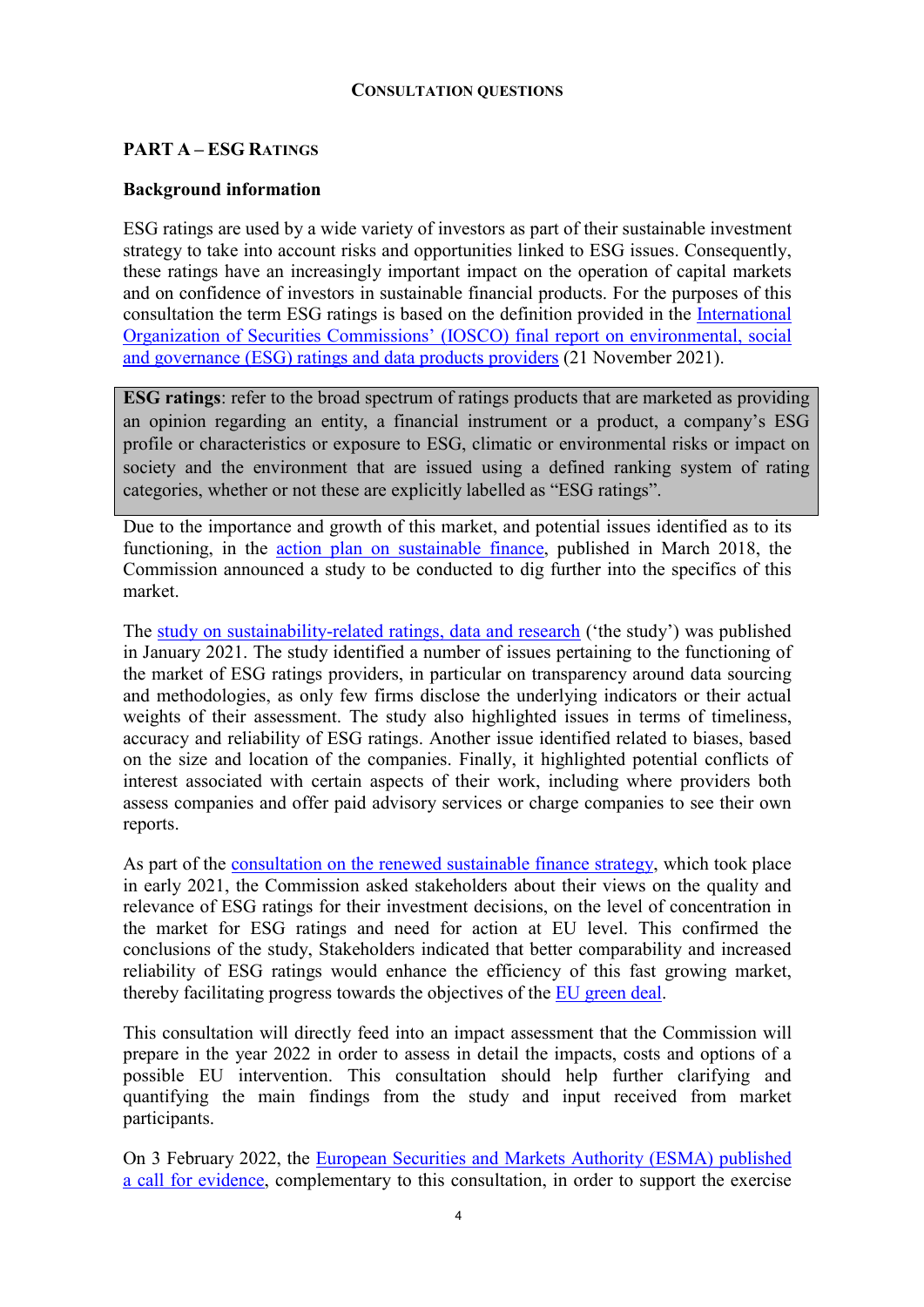and provide a mapping of ESG rating providers operating in the EU. The call for evidence also looks at possible costs of supervision would these providers become subject to some supervision.

Subject to the result of this impact assessment, the Commission would propose an initiative to foster the reliability, trust and comparability of ESG ratings by early 2023.

This consultation also seeks views from market participants on the use of other types of tools that can be offered by sustainability-related providers, including research, controversy alerts, rankings, etc.

#### **I. Use of ESG ratings and dynamics of the market**

The study identified a rapid growth in global assets committed to sustainable and responsible investment strategies over the last decade, which is forecast to continue as sustainable investing becomes fully integrated into asset management.

This leads to higher demand by investors for ESG ratings to help them decide on particular investment strategies.

The study identified two key trends over the past five years - being consolidation and reinforcement of the established ESG ratings providers, and growth in the overall number of providers due to new market entrants.

The study also highlighted that it is challenging for new market entrants to replicate and compete with the larger providers due to high initial level of investment needed to cover a broad range of ESG issues, with as many as a thousand data points, across thousands of companies.

# **1. Questions for investors, asset managers and benchmark administrators**

**Do you use ESG ratings?**

- Yes, very much
- Yes, a little
- No

#### **Please explain**

• Comment box

#### **Which type of ESG ratings do you use (non-exhaustive list – multiple answers possible):**

ESG ratings providing an opinion on companies:

• ESG ratings providing an opinion on opportunities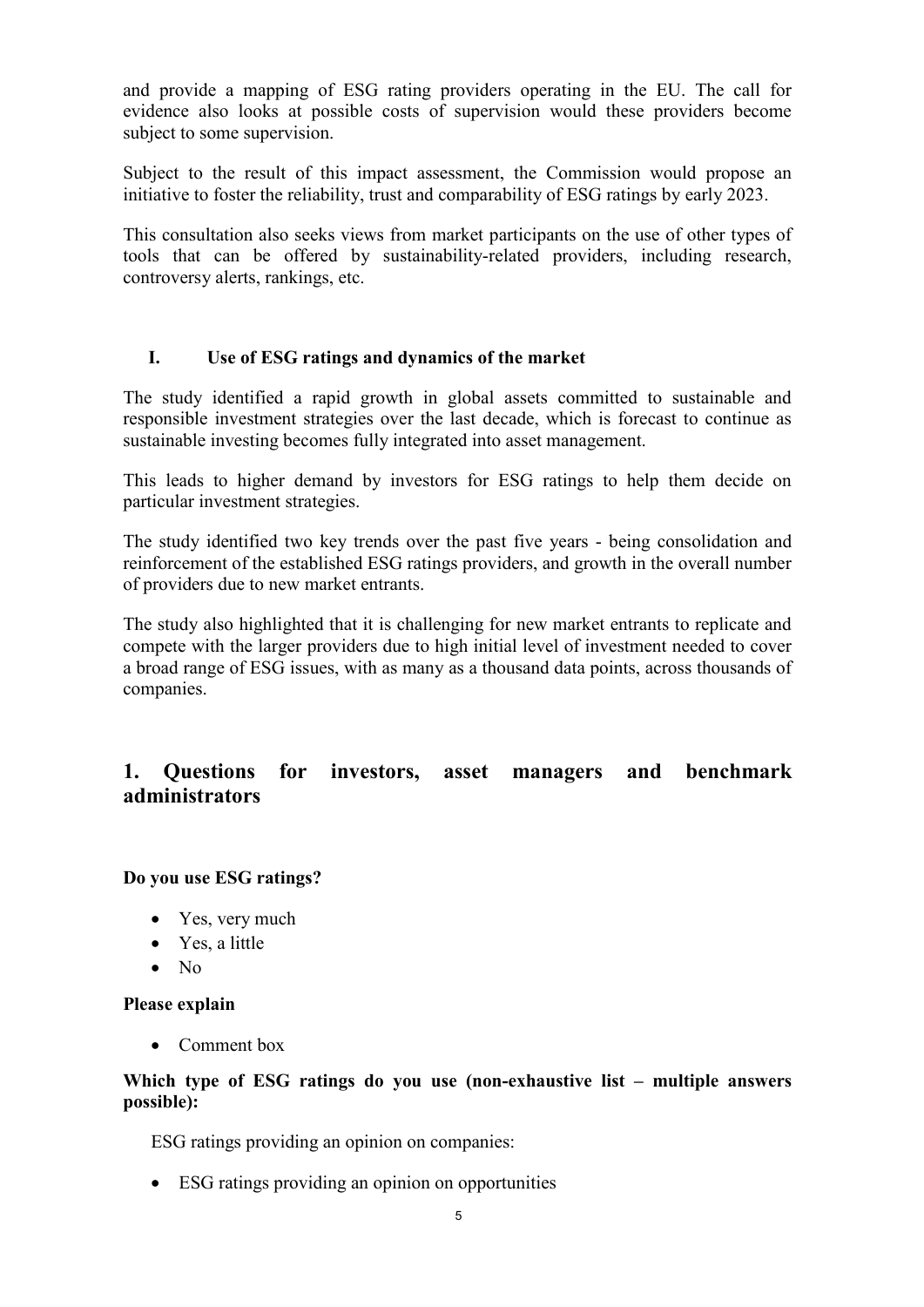- ESG ratings providing an opinion on the compliance of companies with frameworks and rules
- Exposure to and management of ESG risks
- ESG ratings providing an opinion on a company performance towards certain objectives
- ESG ratings providing an opinion on the impact of companies on the society and environment
- ESG ratings providing an opinion on the ESG profile of the company

ESG ratings providing an opinion on investment funds or other financial products (please specify which financial products):

- Investment funds
- Others (comment box)
- exposure to and management of ESG risks
- impact on the society and environment
- ESG characteristics
- Other specialised ratings
- None
- Not applicable

**If you responded that you use specialised ratings, please indicate which one(s):**

• Comment box

**To what degree do you use ESG ratings in investment or other financing decisions on the a scale of from 1 to 10 (1- very little, 10 – decisive)?**

• Comment box

**If you don't use ESG ratings, or use on them to a very small degree, what do you use on in your investment or other financing decisions?**

• Comment box

## **Do you use overall ESG ratings or ratings of individual Environmental, Social or Governance factors?**

- Overall ESG ratings
- Ratings of an individual Environmental, Social and Governance factors
- Ratings of specific elements within the Environmental, Social and Governance factors,
- other types, please specify

## **Do you buy ESG ratings as a part of a larger package of services?**

- Yes
- $N_0$
- Not applicable

## **If you responded yes to the previous question, what other services do you buy?**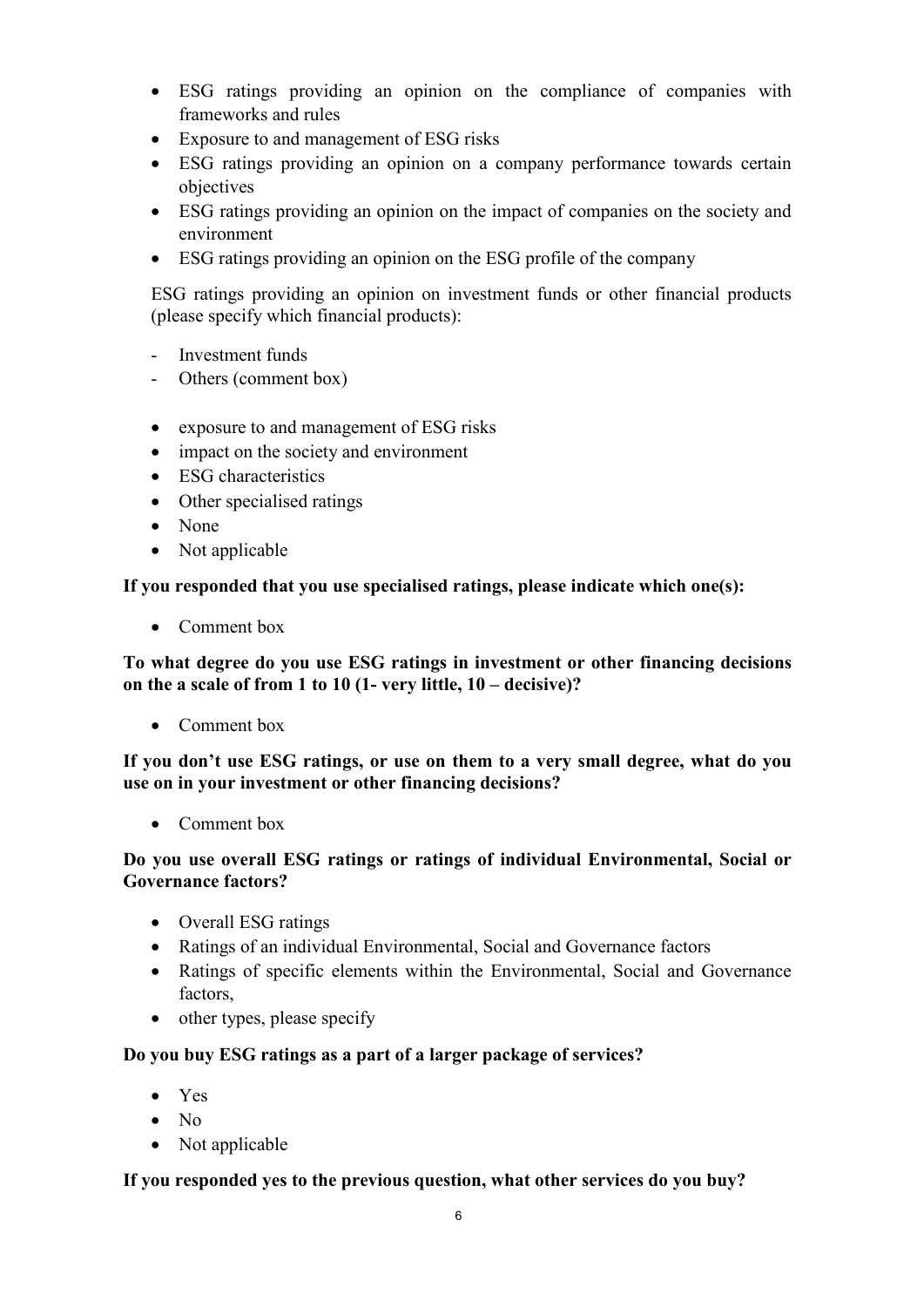• Comment box

If you responded yes to the previous question, do you consider that buying ESG ratings as a part of a larger package would give rise to potential conflicts of interests?

• Comment box

## **What are you using ESG ratings for? (multiple choice)**

- as a starting point for internal analysis
- as one of many sources of information that influence the investment decisions
- to meet regulatory or reporting requirements
- as a decisive input into an investment decision
- as a reference in financial contracts and collaterals
- for risk management purposes
- $\bullet$  other(s).

## **If you use ESG ratings for other purposes, please specify which ones?**

• Comment box

## **As a benchmark administrator, how do you take into account ESG ratings for the construction of a benchmark and/or in disclosures around a benchmark?**

• Comment box

## **Do you refer to ESG ratings in any public documents or materials?**

- Yes
- No

#### **If you responded yes to the previous question, specify the type of documents of materials**

• Comment box

## **What do you value and need most in ESG ratings:**

- transparency in data sourcing and methodologies,
- timeliness, accuracy and reliability of ESG ratings,
- final score of individual factors
- aggregated score of all factors
- rating report explaining the final score or aggregated score
- specific information, please explain
- data accompanying rating
- other aspects

**If you responded 'other aspects' to the previous question, please explain why :**

• Comment box

**To what degree to you consider the ESG ratings market to be competitive and allows for choice of ESG rating providers at reasonable costs, on a scale from 1 (not competitive) to 10 (very competitive)?**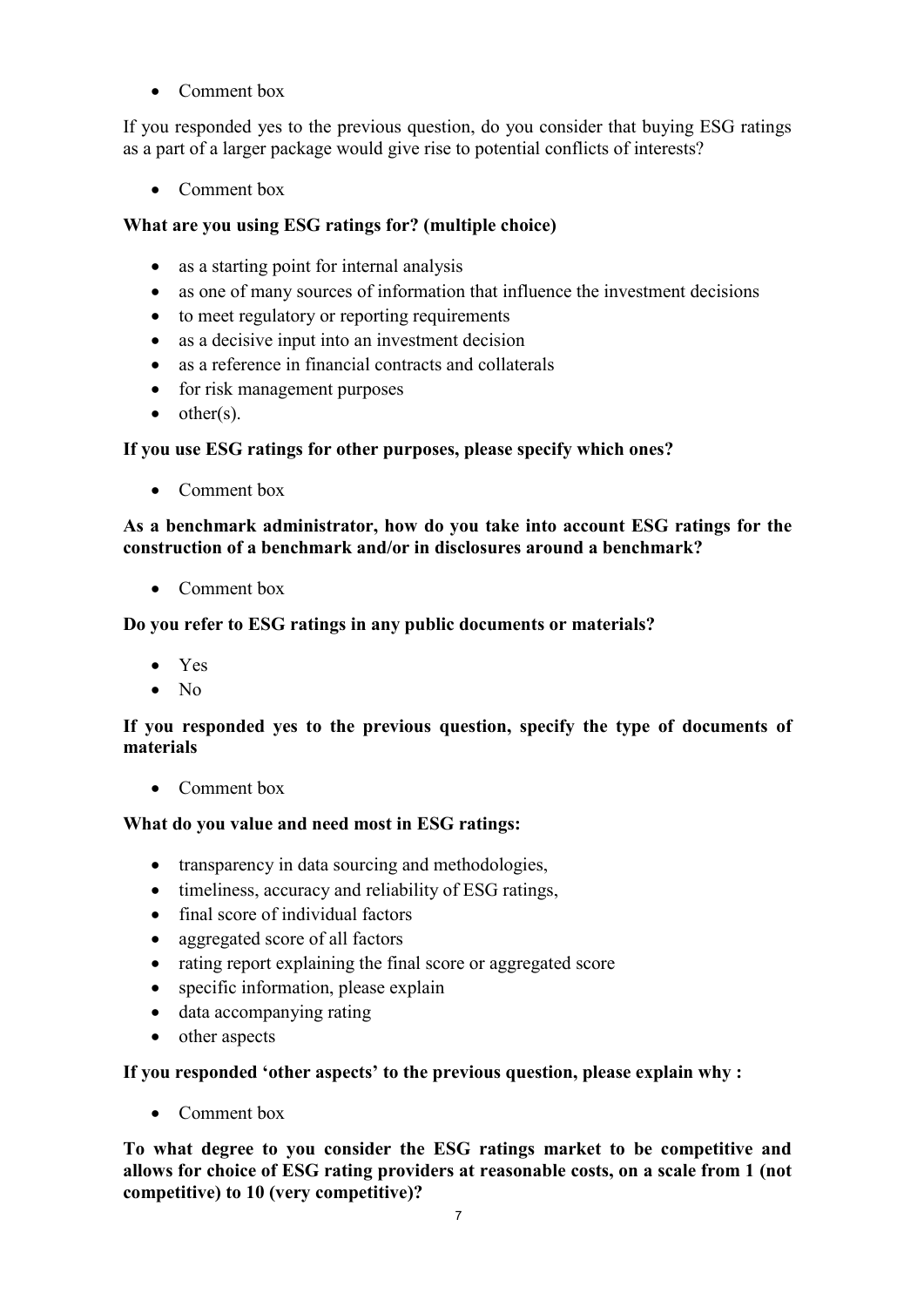• Comment box

# **2. Questions for companies subject to ratings**

**Do you have access to ESG ratings of your own company?**

- Yes
- No
- Comment box

**To what degree do you use ESG ratings to assess the way you manage sustainability risks and opportunities and your impact on the outside world, on a scale from 1 (not determinant) to 10 (determinant)?**

• Comment box

**If you do not use ratings, what do you use to assess the way you manage sustainability risks and opportunities and your impact on the outside world?**

• Comment box

**Does this vary between individual E, S and G factors?**

• Comment box

**Do you provide information on ESG ratings you have received in any of your public documents?**

- Yes
- No
- No opinion

**If you responded yes to the previous question, please specify where you disclose this information:**

• Answer

# **3. Questions for all respondents**

## **Do you consider that the market of ESG ratings will continue to grow?**

- Yes
- No
- No opinion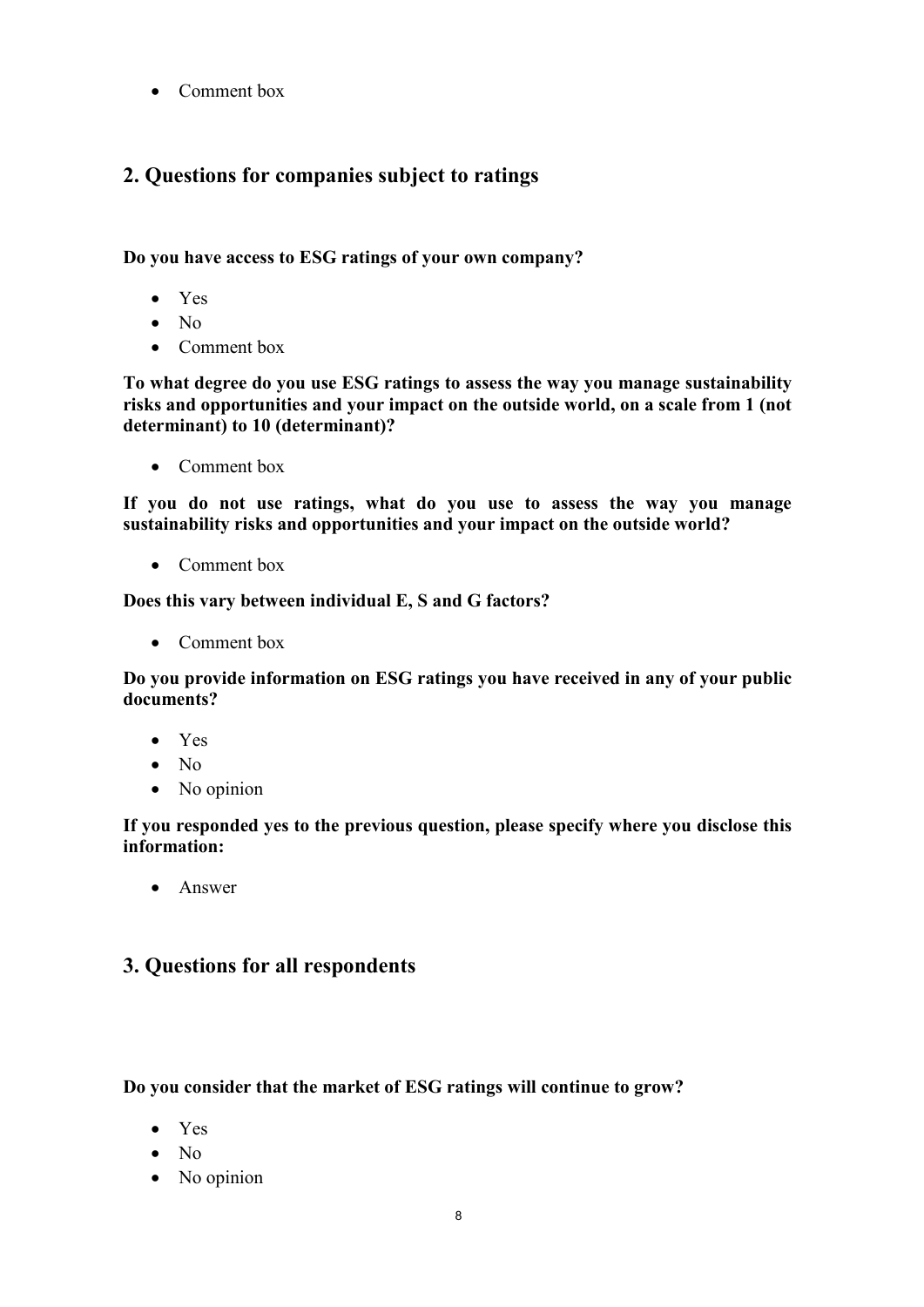**If you responded 'yes' to the previous question, to what extent do you expect the following factors to be decisive, on a scale from 1 (not at all) to 10 (very much)?**

- Growth in demand from investors in ratings of companies for their investment decisions
- Growth in demand from companies in ratings including on rating future strategies
- Further standardisation of information disclosed by companies and other market participants
- Other

## **If you responded 'other' to the previous question, please specify the other reasons you see for this market to continue to grow**

• Comment box

# **Are you considering to use more ESG ratings in the future?**

- Yes, to a large degree
- Yes, to some degree
- No
- No opinion

# **If you responded 'yes' to the previous question, please explain why**

• Comment box

## **If you responded 'no' to the previous question, please explain why**

• Comment box

## **Do you mostly use ESG ratings from bigger or larger market players?**

- Exclusively from large market players
- Mostly from larger market players
- Mixed
- Mostly from smaller market players
- Exclusively from smaller market players
- Not applicable

## **If you use mostly or exclusively ratings from large ESG rating providers, what are the main reasons for this?**

• Comment box

## **Do you consider there is a sufficient offer of ESG ratings from providers located in the European Union?**

- Yes
- $\bullet$  No
- No opinion

## **If you responded 'yes' to the previous question, please explain why**

• Comment box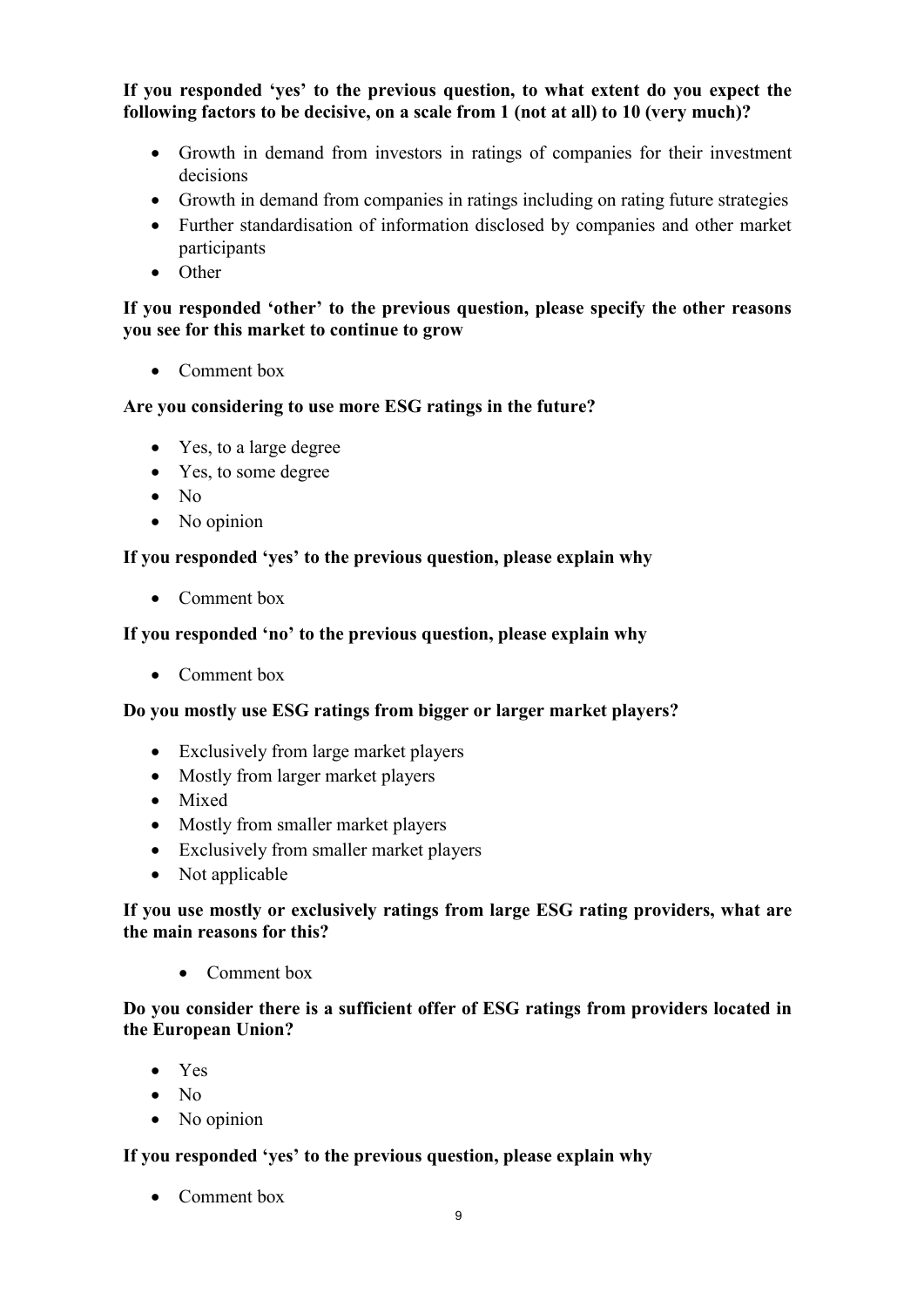**If you responded 'no' to the previous question, please explain why**

• Comment box

**Finally, do you use other types of ESG assessment tools than ESG ratings (e.g. controversy screening, rankings, qualitative assessments, etc.)?**

- Yes
- No

**If you responded 'yes' to the previous question, how important are these tools in relation to the implementation of your investment strategies and engagement policies?** 

• Comment box

**Do you believe that due diligences carried out by users of ESG research are sufficient to ensure an acceptable level of quality?**

- Yes
- No

**If you replied 'no' to the previous question, would you see merit in refining the current definition of research under [Directive 2014/65/EU](https://eur-lex.europa.eu/legal-content/EN/TXT/?uri=CELEX:32014L0065)[1](#page-9-0)?**

• Comment box

**Do you further believe that ESG research products have reached a sufficient level of maturity and comparability to allow users to fully understand the products they use?**

• Comment box

<span id="page-9-0"></span> <sup>1</sup> OJ L 173, 12.6.2014, p. 349–496, [https://eur-lex.europa.eu/legal](https://eur-lex.europa.eu/legal-content/EN/TXT/?uri=celex%3A32014L0065)[content/EN/TXT/?uri=celex%3A32014L0065](https://eur-lex.europa.eu/legal-content/EN/TXT/?uri=celex%3A32014L0065)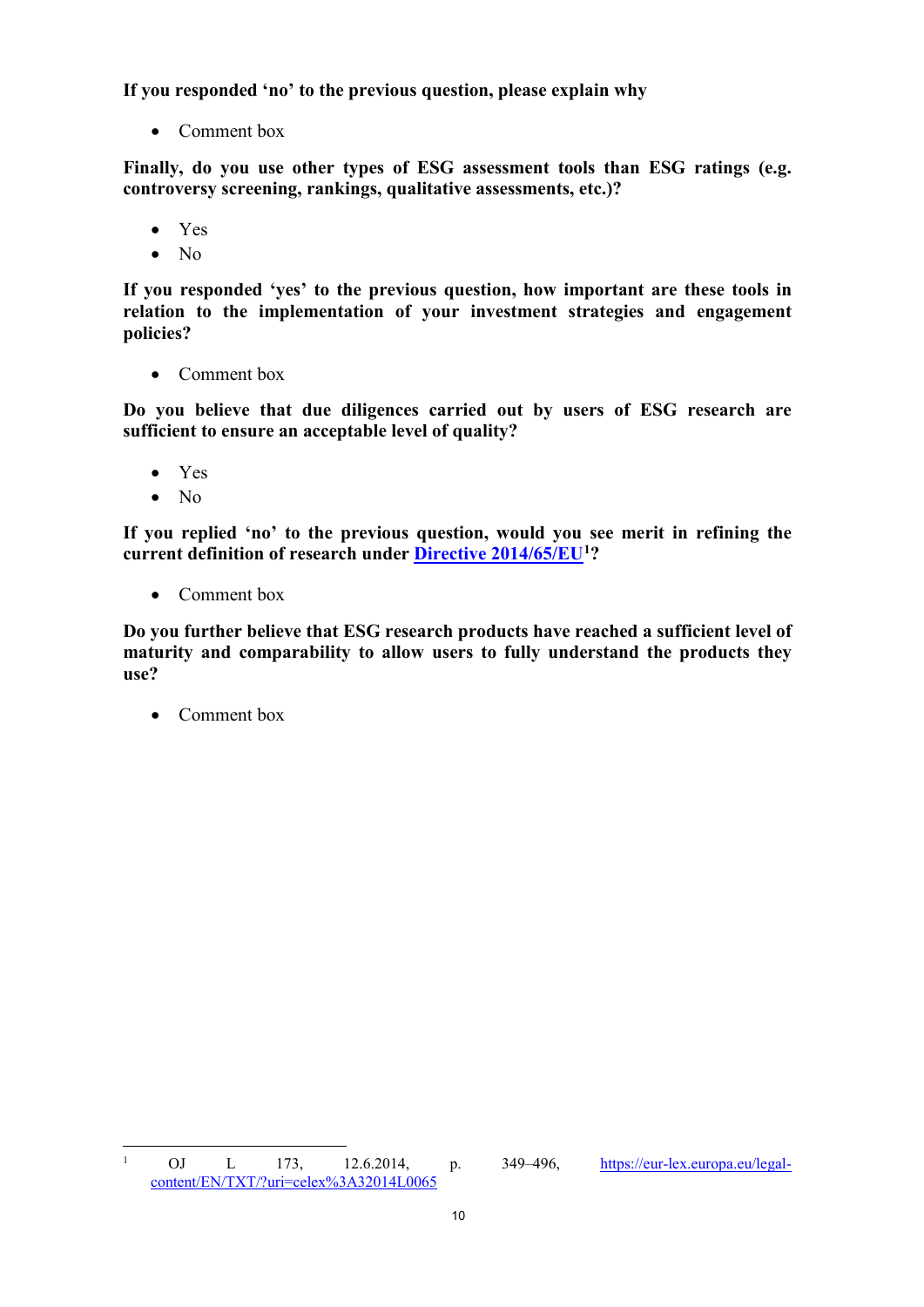# **II. Functioning of the ESG ratings market**

The study identified several issues on the functioning of the ESG ratings market that may hamper its further development.

In particular, there is an overall demand for greater transparency of objectives sought, methodologies adopted and quality assurance processes in place ESG rating providers.

The timeliness, accuracy and reliability of the output from ESG ratings providers were also identified as issues for the good functioning of this market.

Another issue identified in the study concerns the existence of biases and low correlation across ESG ratings.

The potential for conflicts of interest, particularly associated with providers both evaluating companies and offering paid advisory services, was further highlighted. The study stressed that providers selling multiple products require an appropriate separation between departments to avoid potential conflicts of interest.

This section aims to inform on the functioning of the ESG ratings market and potential issues that hamper its development and trust by market participants.

# **How do you consider that the market of ESG ratings is functioning today?**

- Well
- Not well

## **Please explain**

• Comment box

## **To what degree do you consider that the following shortcomings / problems exist in the ESG ratings market, on a scale of from 1 to 10 (1- very little, 10 – important)?**

- Lack of transparency on the operations of the providers
- Lack of transparency on the methodologies used by the providers
- Lack of clear explanation of what individual ESG ratings measure
- Lack of common definition of ESG ratings
- Variety of terminologies used for the same products
- Lack of comparability between the products offered
- Lack of reliability of the ratings
- Potential conflicts of interests
- Lack of supervision and enforcement over the functioning of this market
- Other

## **If you responded 'other' to the previous question, please explain which ones:**

• Comment box

## **What do you think of the quality of the ratings offered on a scale from 1 (very poor) to 10 (very good)?**

• Scale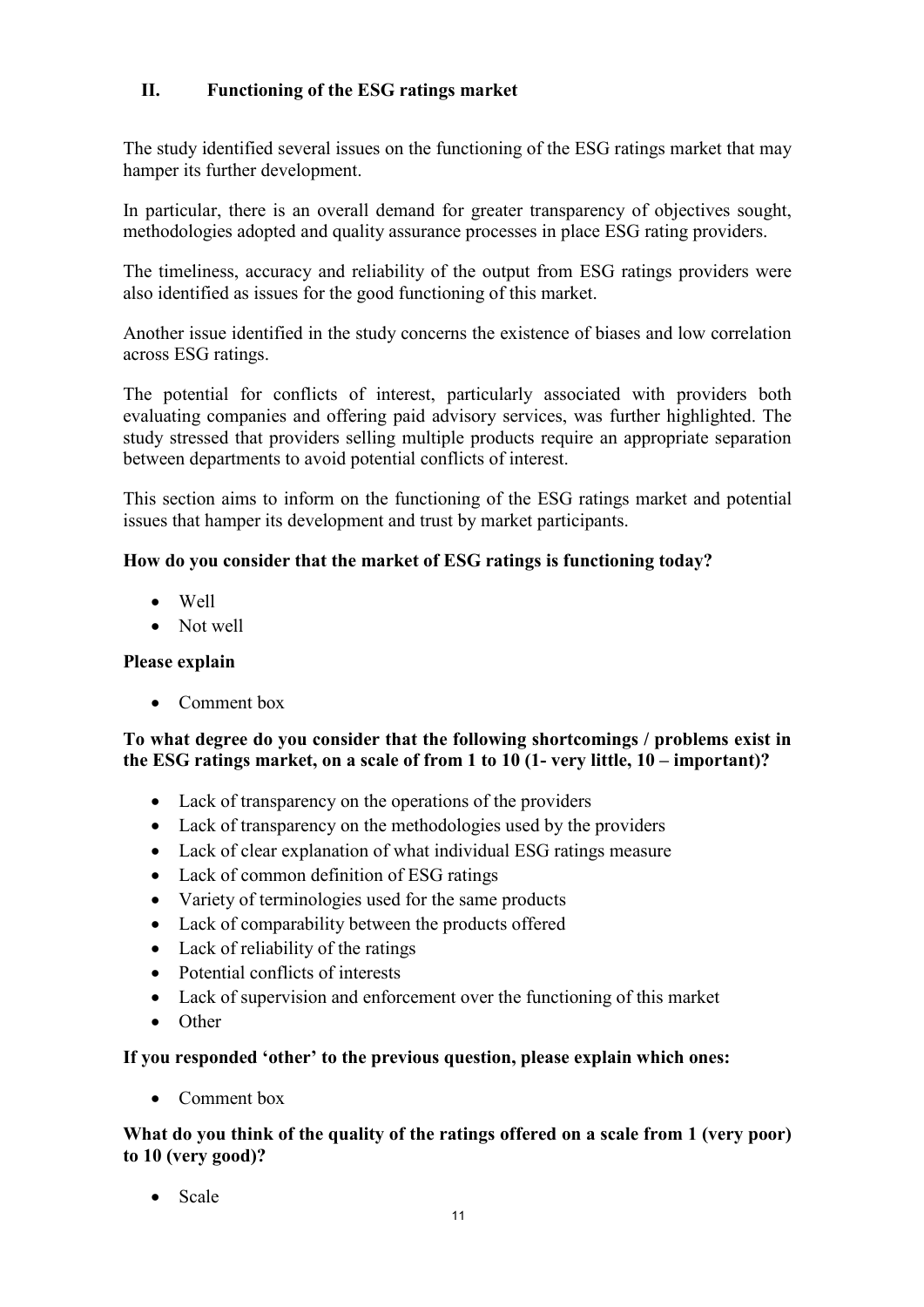## **Please explain why:**

• Comment box

**If you responded 'very poor' or 'poor' to the previous question, wo what degree do you consider that this affect your trust in the products that are offered, on a scale from 1 (no affect) to 10 (affects very much)?**

• Answer (scale 1 to 10)

## **Please explain why**

• Comment box

## **Do you consider that there are any significant biases with the methodology used by the providers?**

- Yes
- No
- No opinion

# **If you responded yes to the previous question, please specify the biases**

- Biases based on the size of the company rated
- Biases based on the location of the company
- Other biases

# **If you responded 'other biases' to the previous question, please explain which ones**

• Comment box

**Do you think the current level of correlation between ratings assessing the same sustainability aspects is adequate?**

- Yes
- No
- No opinion

**To what degree do you consider that a low level of correlation between various types of ESG ratings can cause problems for your business and investment decision, as an investor or a rated company, on a scale from 1 (no problem) to 10 (significant problem)?**

• Comment box

## **How much do you consider each of the following to be an issue, on a scale from 1 (no issue) to 10 (very significant issue)**

- There is a lack of transparency on the methodology and objectives of the respective ratings
- The providers do not communicate and disclose the relevant underlying information
- The providers use very different methodologies
- ESG ratings have different objectives (they assess different sustainability aspects)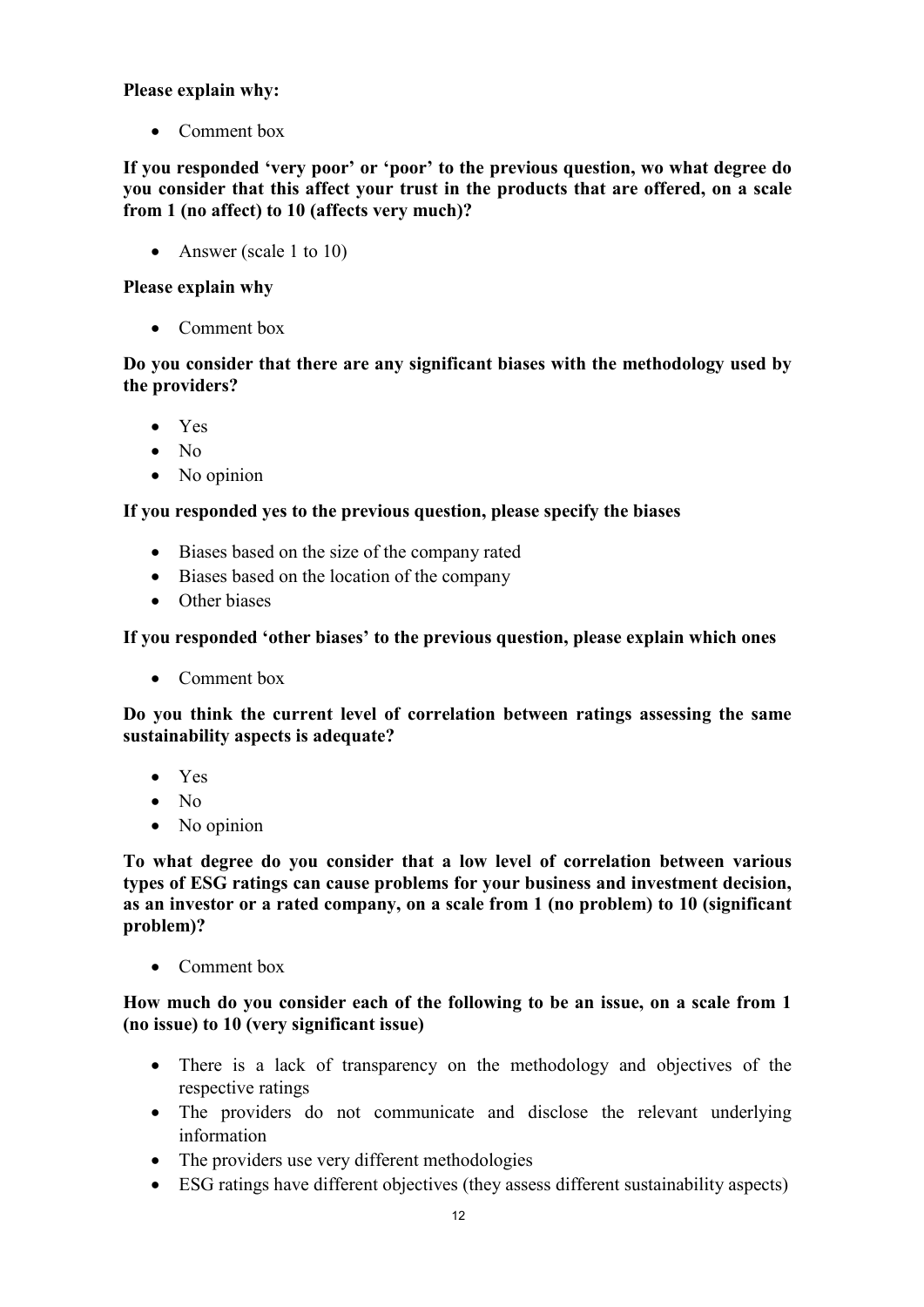• Other issue $(s)$ 

**If you responded 'other issue' in the previous question, please explain which one(s)**

• Comment box

**Do you consider that a variety of types of ESG ratings (assessing different sustainability aspects) is a positive or negative feature of the market?**

- Rather positive
- Rather negative

**Please explain your response to the previous question :**

• Comment box

**To what degree do you consider this market to be prone to potential conflicts of interests on a scale from 1 (very little) to 10 (very much)?**

• Comment box

# **If you responded 'yes' to the previous question, where do you see the main risks? (multiple choice)**

- Where providers both assess companies and offer paid advisory services
- Where providers charge companies to see their own reports
- In the absence of separation of sales and analytical teams
- With the ownership system of some providers, where the parent company may exert undue pressure or influence on the research and recommendations that a ratings provider offers
- In the lack of public disclosure of the management of potential conflicts of interest
- Other conflict(s) of interest

**If you responded 'other(s) conflicts of interest' to the previous question, please specify the additional risks you see**

• Comment box

**To what degree do you consider that the ESG ratings market as it operates today allows for smaller providers to enter the market on a scale from 1 to 10 (1- hard to enter, 10 – easy to enter)?**

• Scale from 1 to 10

**What barriers do you see for smaller providers?**

• Comment box

**Do you consider that the market currently allows for smaller providers who are already present in this market to remain competitive on a scale from 1 (does not allow) to 10 (fully allows)?**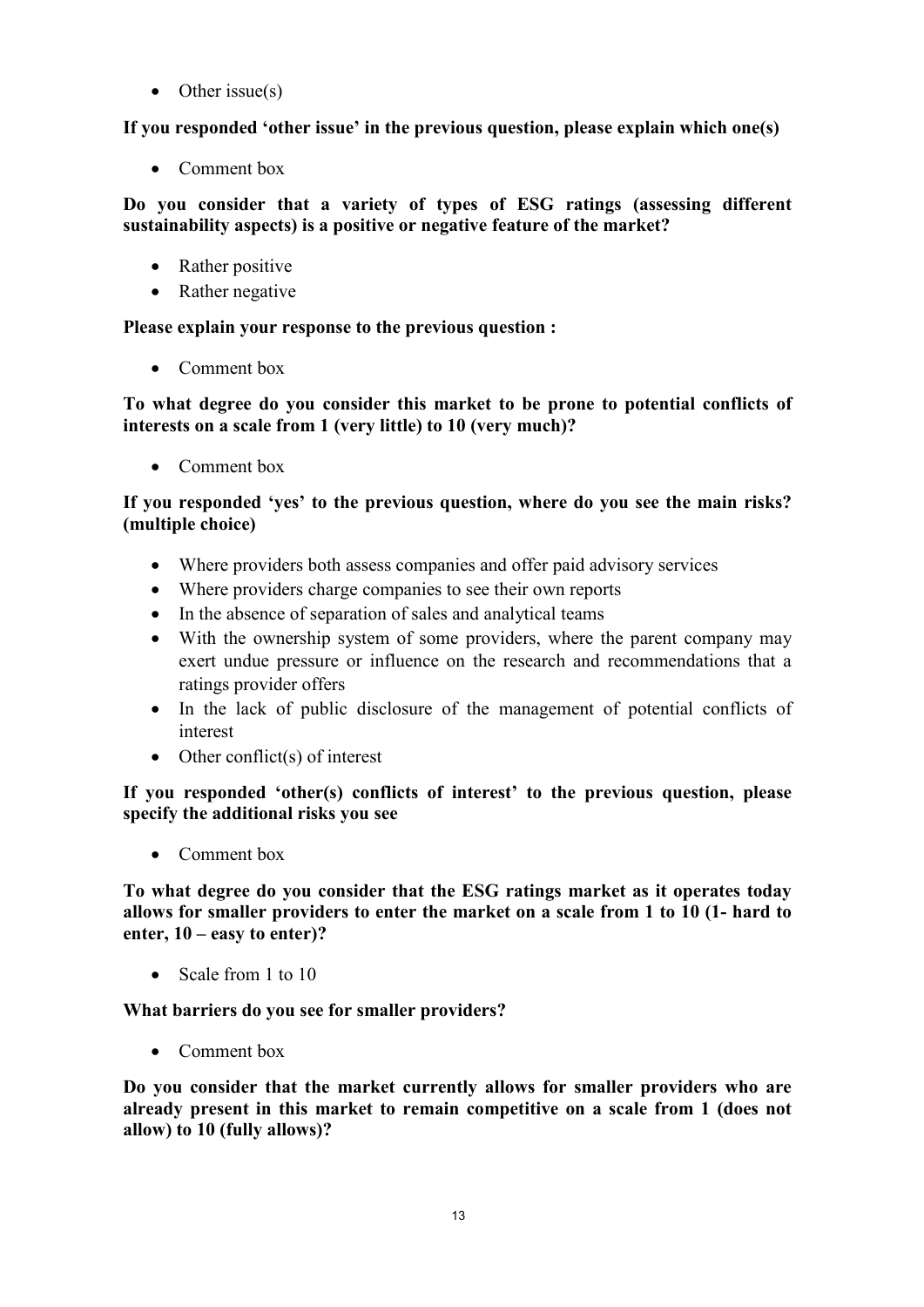**To what degree do you consider the fees charged for ESG ratings to be proportionate to the services provided, on a scale from 1 (not proportionate) to 10 (very proportionate)?**

• Scale

**Do you consider that information on the fees charged by the providers is sufficiently transparent and clear?**

- Yes
- No
- No opinion

**If you responded 'no' to the previous question, please specify what you consider should be the minimum information to be disclosed**

• Comment box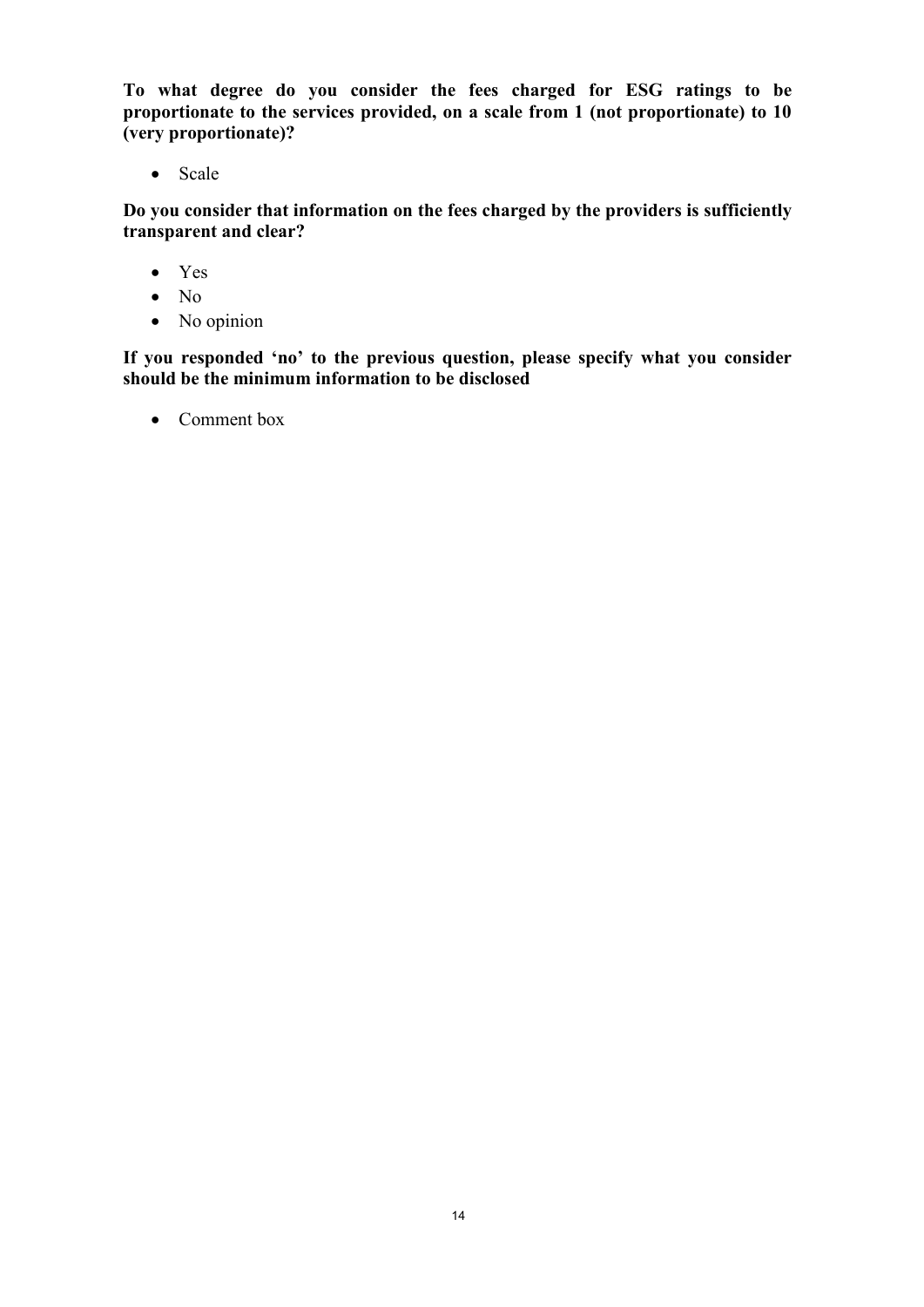# **III. EU intervention**

In light of the current situation and recent developments of the ESG ratings markets, and the potential issues affecting it, this section aims to gather stakeholder views on the need and type of a possible intervention at EU level.

# **a) Need for an EU intervention**

**Taking into account your responses to the previous sections, do you consider that there is a need for an intervention at EU level to remedy the issues identified on the ESG rating market?**

- Yes
- No
- No opinion

## **Please explain why :**

• Comment box

#### **If you responded yes to the previous question, what type of intervention would you consider necessary?**

- Non-regulatory intervention (e.g. guidelines, code of conduct)
- Legislative intervention

## **If you responded yes to the previous question, what do you consider should be the prime focus of the intervention? (multiple choice)**

- Improving transparency on the operations of the providers,
- Improving transparency on the methodology used by the providers,
- Improving the reliability and comparability of ratings,
- Clarifying what is meant by and captured by ESG ratings, to differentiate from other tools and services,
- Clarifying objectives of different types of ESG ratings,
- Improving transparency on the fees charged by the providers,
- Avoiding potential conflicts of interests,
- Providing some supervision on the operations of these providers,
- Other measures (please specify).

## **For each of the points you selected in the previous question, please explain what solutions and options you would consider appropriate**

• [comment box]

**If you responded 'other' to the previous question, please specify the other elements the intervention should focus on**

[comment box]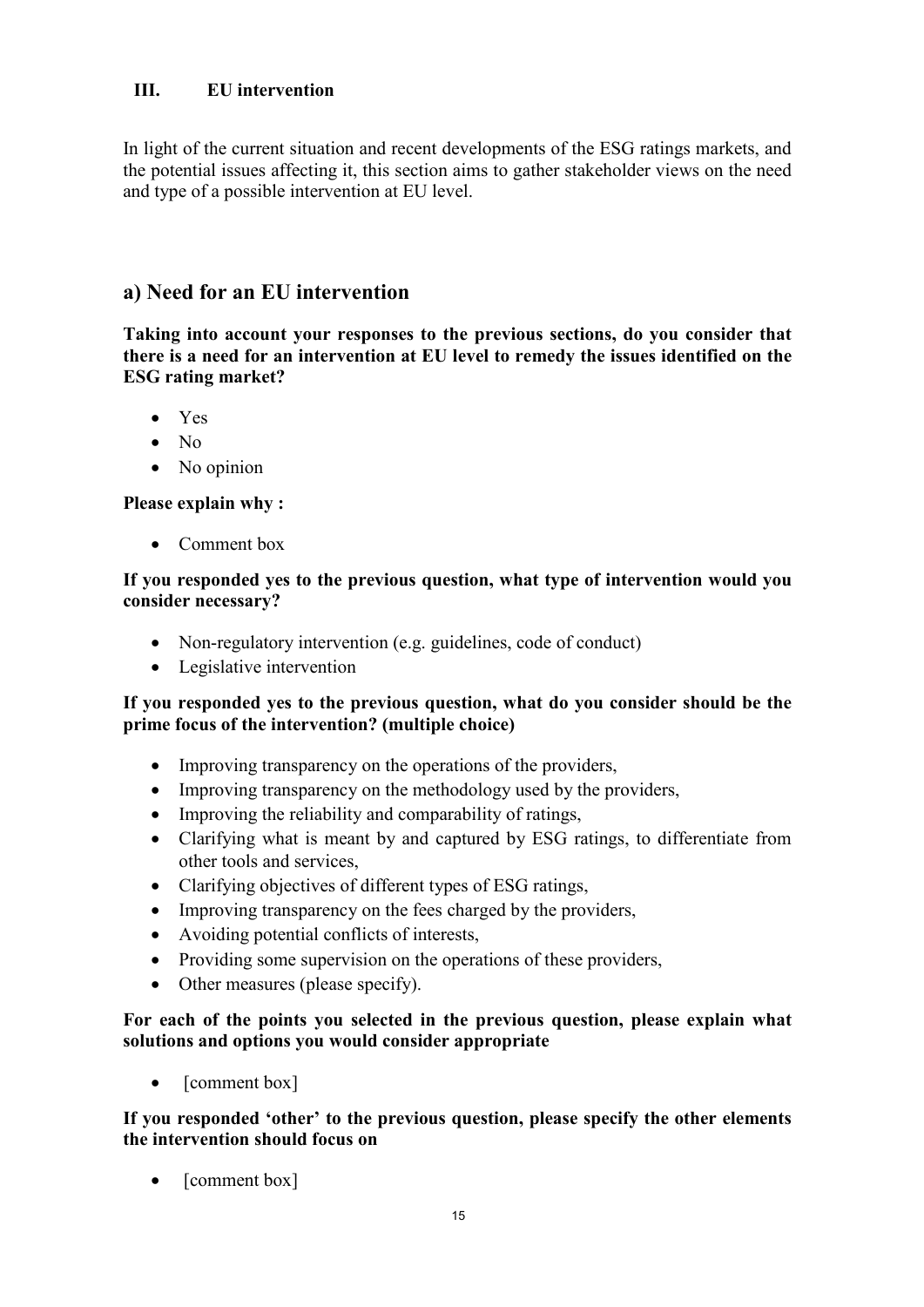**Do you consider that the providers should be subject to an authorisation or registration system in order to offer their services in the EU?**

- Yes
- No
- No opinion

**Please explain why :**

• Comment box

**Do you consider that the providers should be subject to an authorisation or registration system in order to provide ESG ratings on EU companies or non-EU companies' financial instruments listed in the EU even if they offer services to global or non-EU investors?**

- Yes
- No
- No opinion

**Please explain why**

• Comment box

**Do you consider that there should be some minimum disclosure requirements in relation to methodologies used by ESG rating providers?**

- Yes
- No
- No opinion

**Please explain why**

• Comment box

**Do you consider that the providers should be using standardised templates for disclosing information on their methodology?**

- Yes
- No
- No opinion

**Please explain:**

• Comment box

**Do you consider that the rules should be tailored to the size of the provider and hence have smaller providers subject to a lighter regime?**

- Yes
- No
- No opinion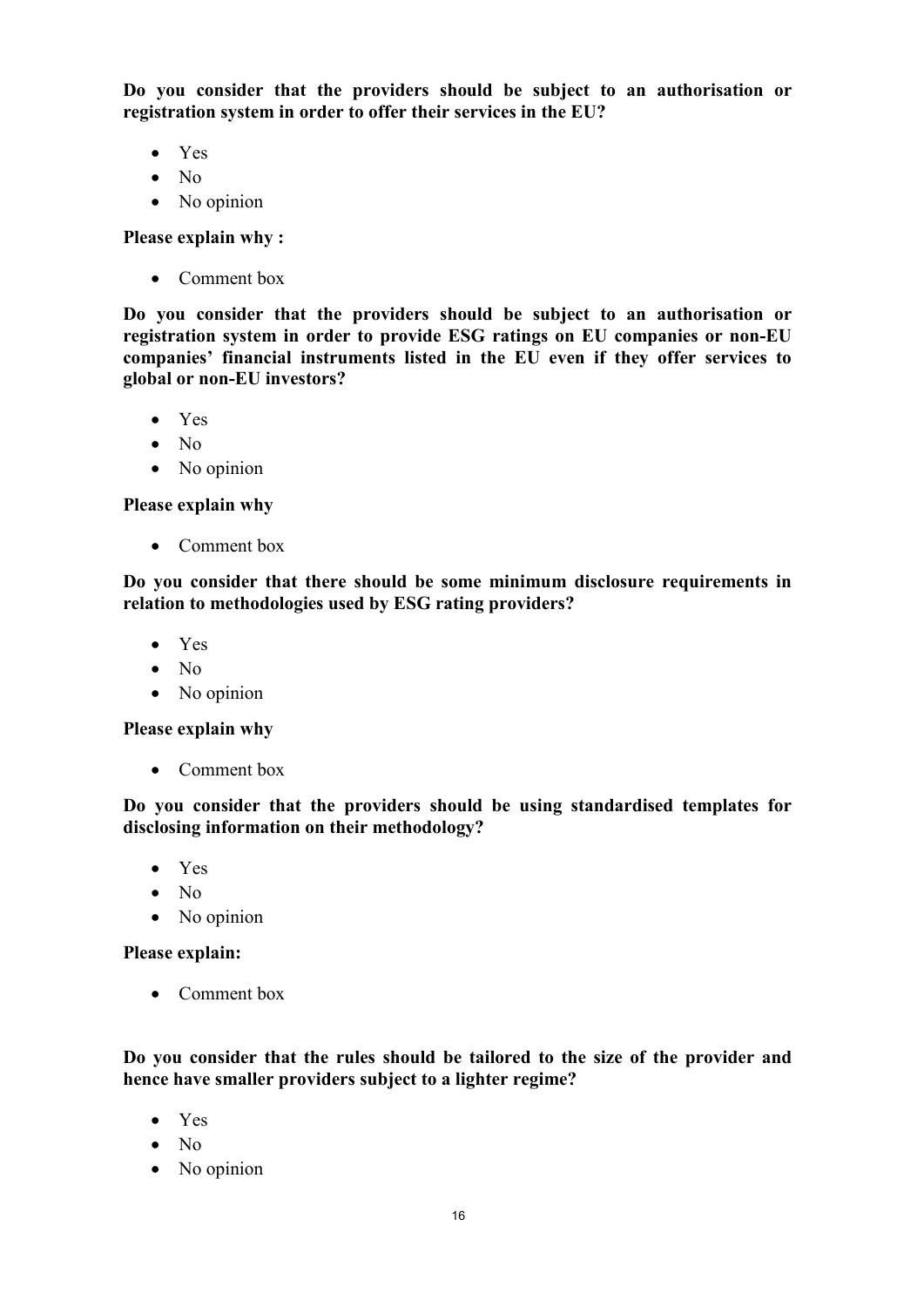**If you responded yes to the previous question, please specify what metric you consider should be used to differentiate between providers:**

- Total revenue
- Revenue from ESG ratings
- Number of employees
- Other metric(s)
- in the case of providers located outside the EU and not providing services to EU investors but rating EU companies/financial instruments – percentage of EU companies/financial products rated

## **If you responded 'other metric(s)' please explain which one(s):**

• Comment box

**Should the providers located outside of the EU, not providing services to the EU investors but providing ratings of the European companies/financial products be subject to a lighter regime?**

- Yes
- No
- No opinion

#### **If you responded yes to the previous question, please specify what metric you consider should be used to differentiate between providers:**

- Percentage of EU companies/financial products rated
- Other metric(s)

## **If you responded 'other metric(s)' please explain which one(s):**

• Comment box

# **b) Costs of an EU intervention**

**Questions for ESG rating providers**

**Assume that in order to offer services to investors in the European Union or to rate European companies/financial products, ESG rating providers would be subject to an authorisation or registration requirement. How high would you estimate the oneoff cost of applying for such an authorisation/registration? (please provide an estimate in EUR)**

• Comment box

**In order to increase transparency, there may be considerations to introduce disclosure obligations on ESG rating providers. This could include, for example, disclosures on websites or annual reports on the operations and methodologies used**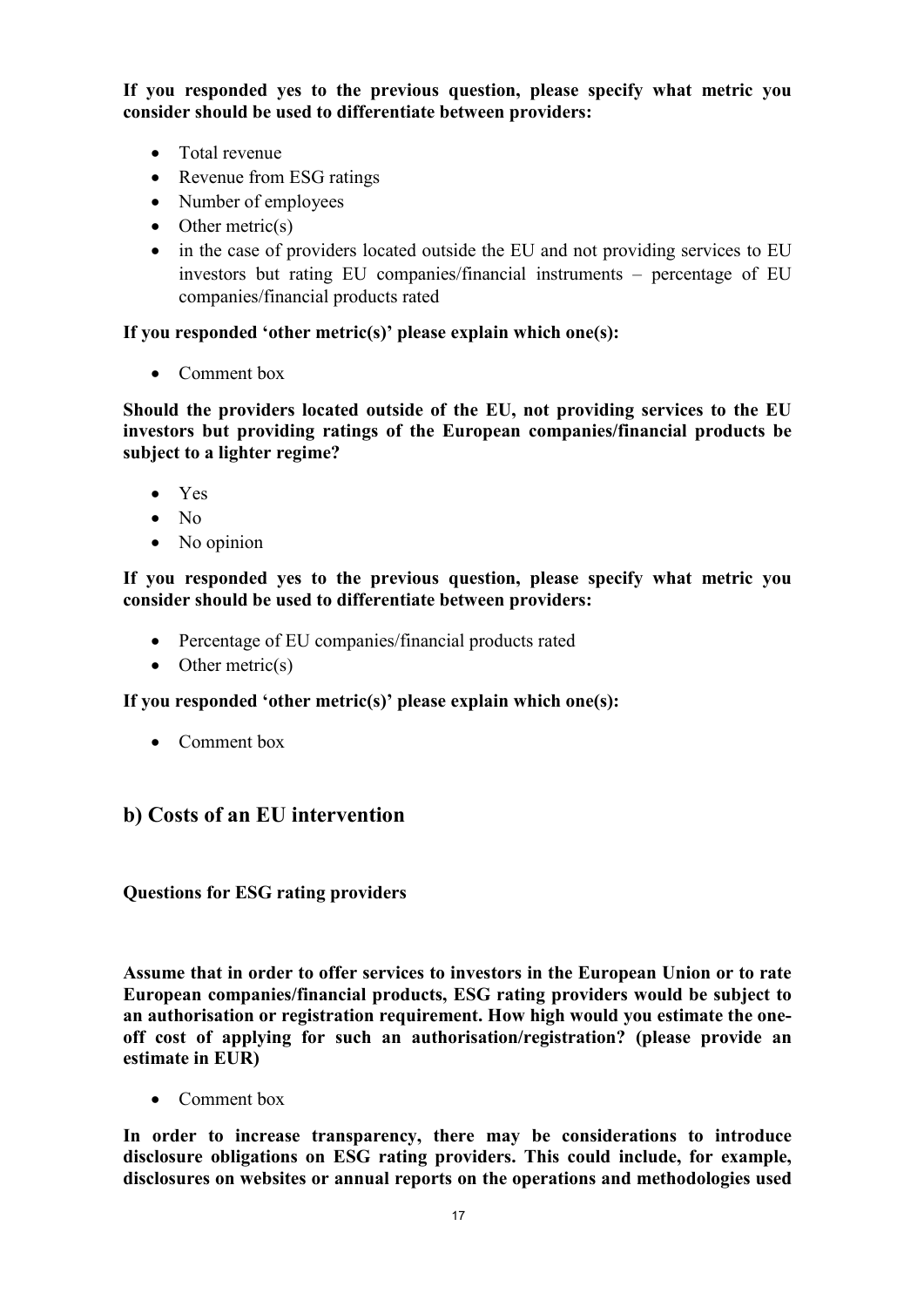**by ESG rating providers and/or providing more information on how these methodologies were applied to specific ratings. Please estimate the number of hours needed to produce the following disclosures:**

|                            | Disclosures on the operations and<br>methodologies |                  | Additional             |
|----------------------------|----------------------------------------------------|------------------|------------------------|
|                            |                                                    |                  | disclosures in ratings |
|                            | One-off costs (total                               | Ongoing costs    | (hours per rating)     |
|                            | hours)                                             | (hours per week) |                        |
| Negligible                 |                                                    |                  |                        |
| Less than 5 hours (but not |                                                    |                  |                        |
| negligible)                |                                                    |                  |                        |
| 5 to 9 hours               |                                                    |                  |                        |
| 10 to 19 hours             |                                                    |                  |                        |
| 20 to 39 hours             |                                                    |                  |                        |
| 40 to 79 hours             |                                                    |                  |                        |
| 80 to 160 hours            |                                                    |                  |                        |
| More than 160 hours        |                                                    |                  |                        |

**If you chose more than 160 hours in the table above, please provide an indication of how many hours would be needed (for the costs in each column, as applicable). You may also use the following comment box if you wish to provide any further explanations.**

• Comment box

**What percentage of these costs would be incurred even in the absence of legislation?**

0% 1-20% 21%-40% 41%-60% 61%-80% 81%-100%

**Do you see any other costs related to providing these disclosures (e.g. adjustment of IT systems, external consultants, etc.)?**

- Yes
- No
- Don't know

**If yes, please specify what type of cost and provide an estimate of its amount where feasible:**

• Comment box

**How many hours per week would you consider necessary to perform tasks that would be linked to fulfilling ongoing supervisory requirements?**

• Negligible time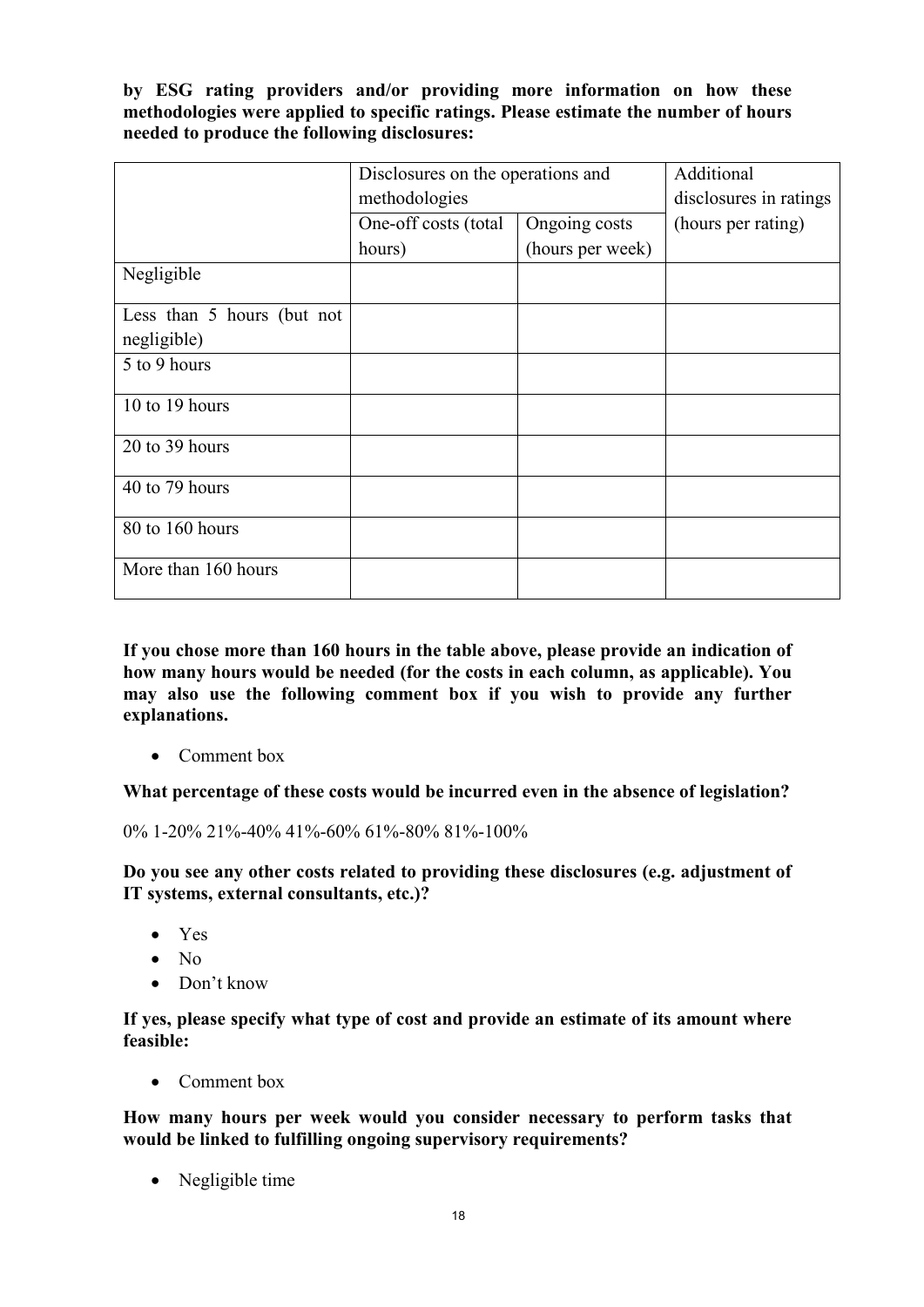- Less than 5 hours (but not negligible)
- $\bullet$  5 to 9 hours
- $\bullet$  10 to 19 hours
- $\bullet$  20 to 40 hours
- More than 40 hours

**If more than 40 hours, please provide an indication of how many hours would be needed:** [comment box]

**If there were similar conflict of interest provisions introduced for ESG rating providers as in Article 6 and Annex I to [Regulation \(EU\) 1060/2009 \(CRA](https://eur-lex.europa.eu/legal-content/EN/TXT/?uri=CELEX:32009R1060)  [regulation\),](https://eur-lex.europa.eu/legal-content/EN/TXT/?uri=CELEX:32009R1060) would you consider the associated costs to be of similar magnitude?**

- Yes
- $\bullet$  No
- Don't know

Please explain

• Comment box

**Do you expect that you would face any further costs as an ESG rating provider as a result of a possible legal framework besides those mentioned above?**

- Yes
- No
- Don't know

**If yes, please explain what types of costs, whether they would be one-off or ongoing and provide estimates if possible:**

• Comment box

**Do you estimate that possible additional compliance costs implied by a minimum requirement framework for ESG ratings would be compensated by the benefits of higher quality and more reliable ratings?**

- Not at all
- To some extent
- To a reasonable extent
- To a great extent
- No opinion

**What other impact(s) of a regulatory and supervisory framework on the operations of ESG rating providers would you see (e.g. potential impacts on competition, SMEs assessed by ratings, users of ratings, sustainable development)?**

• Comment box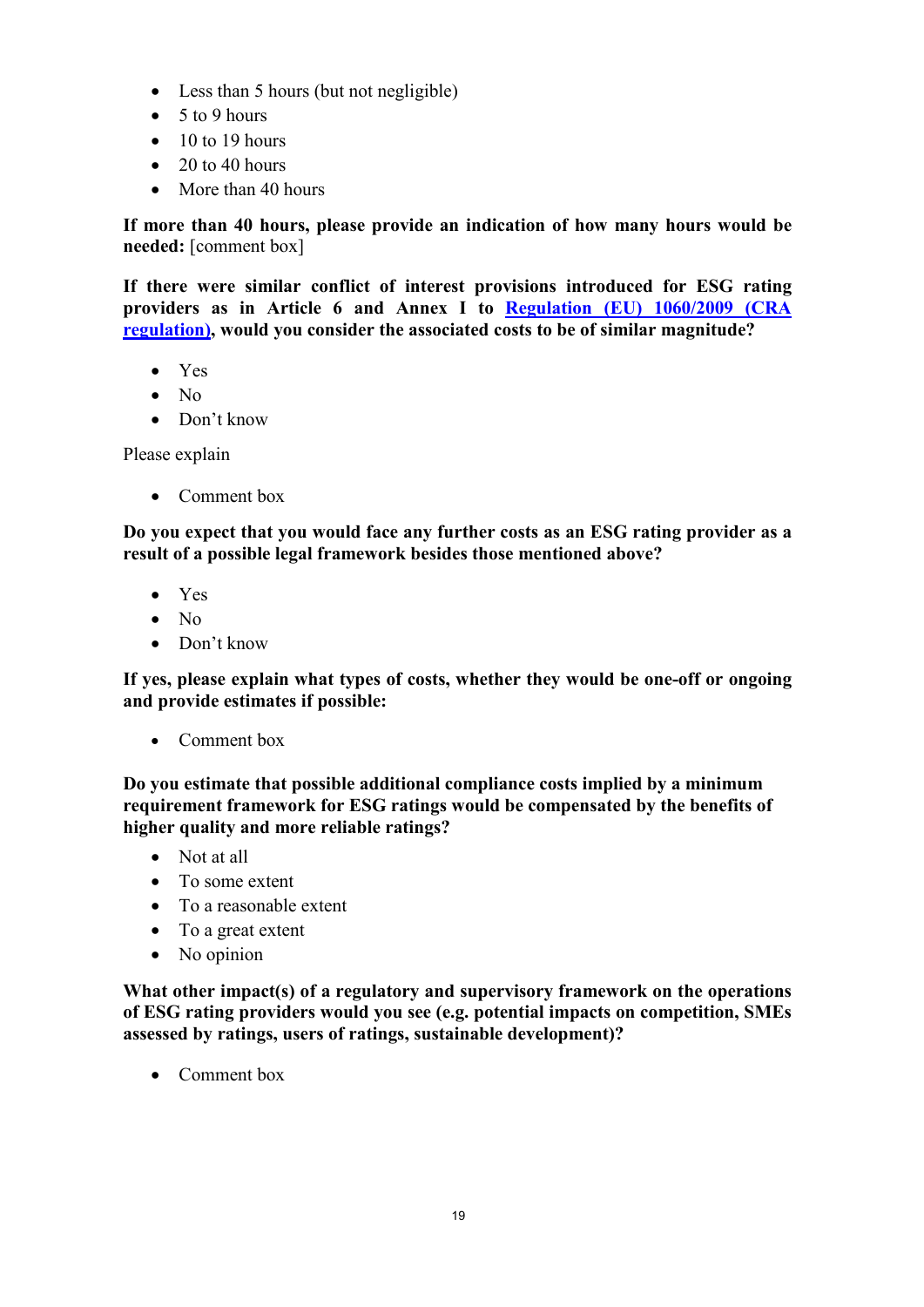## **Questions for supervisors**

#### **How many hours of work would you consider necessary to perform tasks that would be linked to granting an authorisation for one ESG rating provider?**

- Negligible time
- Less than 5 hours (but not negligible)
- $\bullet$  5 to 9 hours
- $\bullet$  10 to 19 hours
- $\bullet$  20 to 40 hours
- More than 40 hours

#### **If more than 40 hours, please provide an indication of how many hours would be needed**

• comment box

**How many hours per week would you consider necessary to perform supervisory tasks per ESG rating provider?**

- Negligible time
- Less than 5 hours (but not negligible)
- $\bullet$  5 to 9 hours
- $\bullet$  10 to 19 hours
- More than 20 hours

#### **If more than 20 hours per week, please provide an indication of how many hours would be needed**

• comment box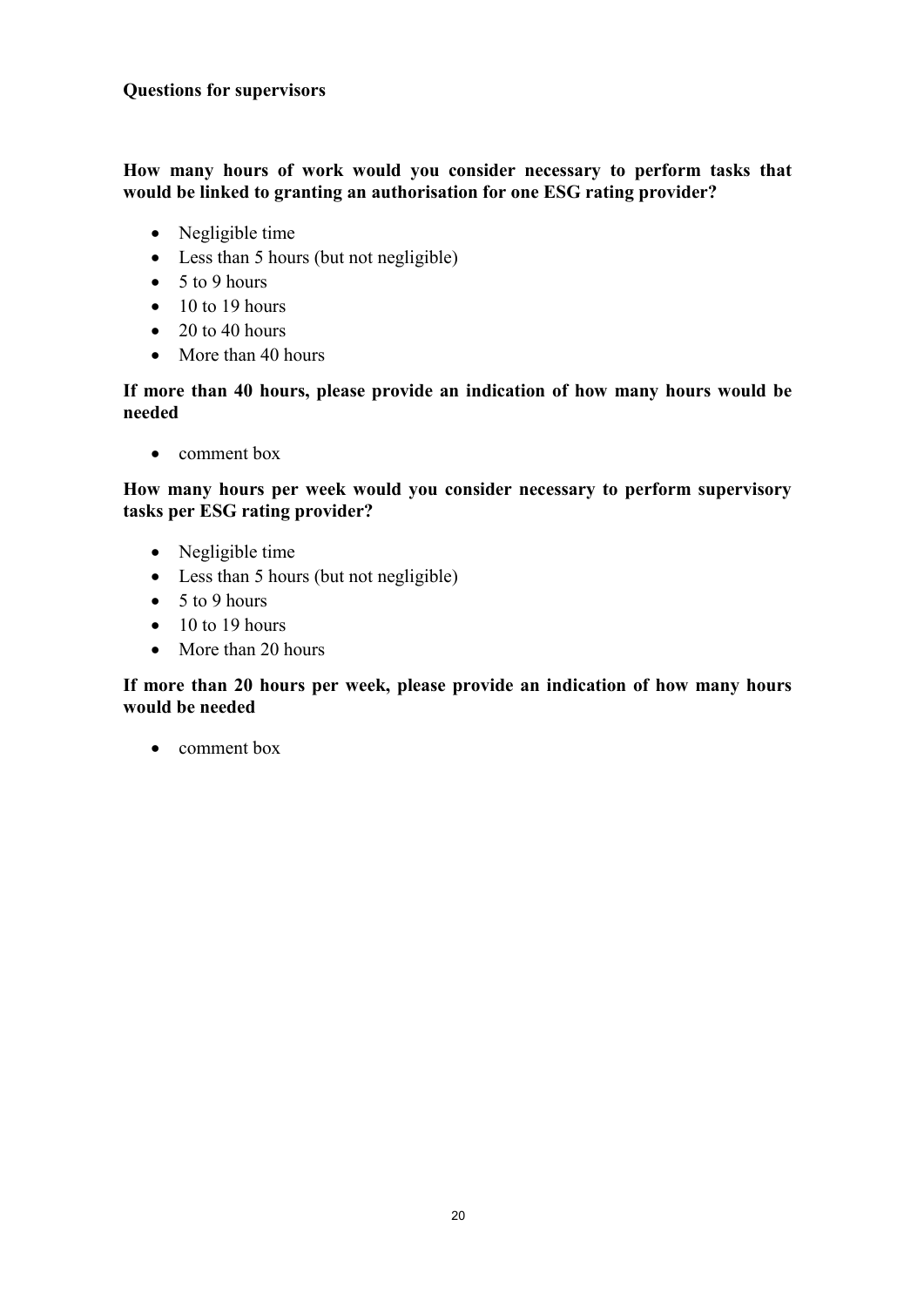#### **PART B – INCORPORATION OF ESG FACTORS IN CREDIT RATINGS**

The provision of credit ratings is highly regulated in the EU as well as globally. Global standards are established by the [IOSCO in its code of conduct for CRAs.](https://www.iosco.org/library/pubdocs/pdf/IOSCOPD482.pdf) The EU legal framework regulates the activities of CRAs with a view to protect investors and financial markets by guaranteeing the transparency, independence and integrity of the credit rating process – thereby enhancing the quality of ratings. All CRAs operating in the EU need to register with ESMA, which is the sole European supervisor. Credit ratings used for the purposes stemming from the EU legislation need to be provided by CRAs registered and supervised by ESMA. If a non-EU CRA wants its ratings to be used for regulatory requirements in the EU (i.e. by EU financial institutions), the [CRA Regulation](https://eur-lex.europa.eu/legal-content/EN/TXT/?uri=CELEX:32009R1060) provides for two alternatives, certification or endorsement.

There are a number of EU regulatory requirements related to the use of credit ratings. , in particular, in the [Capital Requirements Regulation \(CRR\)](https://eur-lex.europa.eu/legal-content/EN/TXT/?uri=CELEX:32013R0575) and in the [Solvency Capital](https://eur-lex.europa.eu/legal-content/EN/TXT/?uri=CELEX:32009L0138)  [Requirement \(SCR\).](https://eur-lex.europa.eu/legal-content/EN/TXT/?uri=CELEX:32009L0138) The European Central Bank also makes extensive use of credit ratings in its open market operations.

Both [EU legislation](https://eur-lex.europa.eu/legal-content/EN/TXT/?uri=CELEX:32013R0462)<sup>[2](#page-20-0)</sup> and the IOSCO code of conduct define precisely the objective of the credit rating: 'credit rating means an opinion regarding the creditworthiness of an entity, a debt or financial obligation, debt security, preferred share or other financial instrument, or of an issuer of such a debt or financial obligation, debt security, preferred share or other financial instrument, issued using an established and defined ranking system of rating categories'.

In other words, credit ratings assess the likelihood of the default of the rated entity or security. Credit ratings reply to the question: "what is the likelihood of getting my money back?" They are neither investment recommendations nor they determine the value of the rated entity or instruments.

ESG risks may be relevant for the assessment of creditworthiness depending on the sector, geographical location and the entity itself. CRAs methodologies define which factors, including ESG factors, are considered to be relevant for the assessment of creditworthiness and how they are taken into account in the credit rating process. ESMA supervises the soundness of methodologies, which in accordance with the CRA Regulation need to be rigorous, systematic, continuous, based on historical experience and back-tested. In its Technical Advice provided to the Commission in 2019, ESMA concluded that while it is clear that CRAs are considering E, S or G factors in their credit ratings, the extent to which each factor is considered varies by asset class, according to the importance assigned to that factor by a CRA's methodology. Currently, ESMA is conducting a thorough assessment of how CRA's methodologies incorporate sustainability risks.

The CRA Regulation includes a number of disclosure obligations in relation to the methodologies as well as individual credit ratings. In 2019, [ESMA conducted a public](https://www.esma.europa.eu/press-news/consultations/consulation-disclosure-requirements-applicable-credit-ratings)  [consultation on disclosure requirements applicable to credit ratings.](https://www.esma.europa.eu/press-news/consultations/consulation-disclosure-requirements-applicable-credit-ratings) Following the finding on the insufficient transparency on the relevance of ESG factors to credit ratings, one of the topics of the consultation, [ESMA issued guidelines on disclosure requirements](https://www.esma.europa.eu/document/final-report-guidelines-disclosure-requirements-applicable-credit-rating-agencies)  [applicable to credit](https://www.esma.europa.eu/document/final-report-guidelines-disclosure-requirements-applicable-credit-rating-agencies) ratings.

<span id="page-20-0"></span><sup>&</sup>lt;sup>2</sup> Regulation (EU) No 462/2013 of the European Parliament and of the Council of 21 May 2013 amending Regulation (EC) No 1060/2009 on credit rating agencies, [https://eur-lex.europa.eu/legal](https://eur-lex.europa.eu/legal-content/EN/TXT/?uri=CELEX:32013R0462)[content/EN/TXT/?uri=CELEX:32013R0462](https://eur-lex.europa.eu/legal-content/EN/TXT/?uri=CELEX:32013R0462)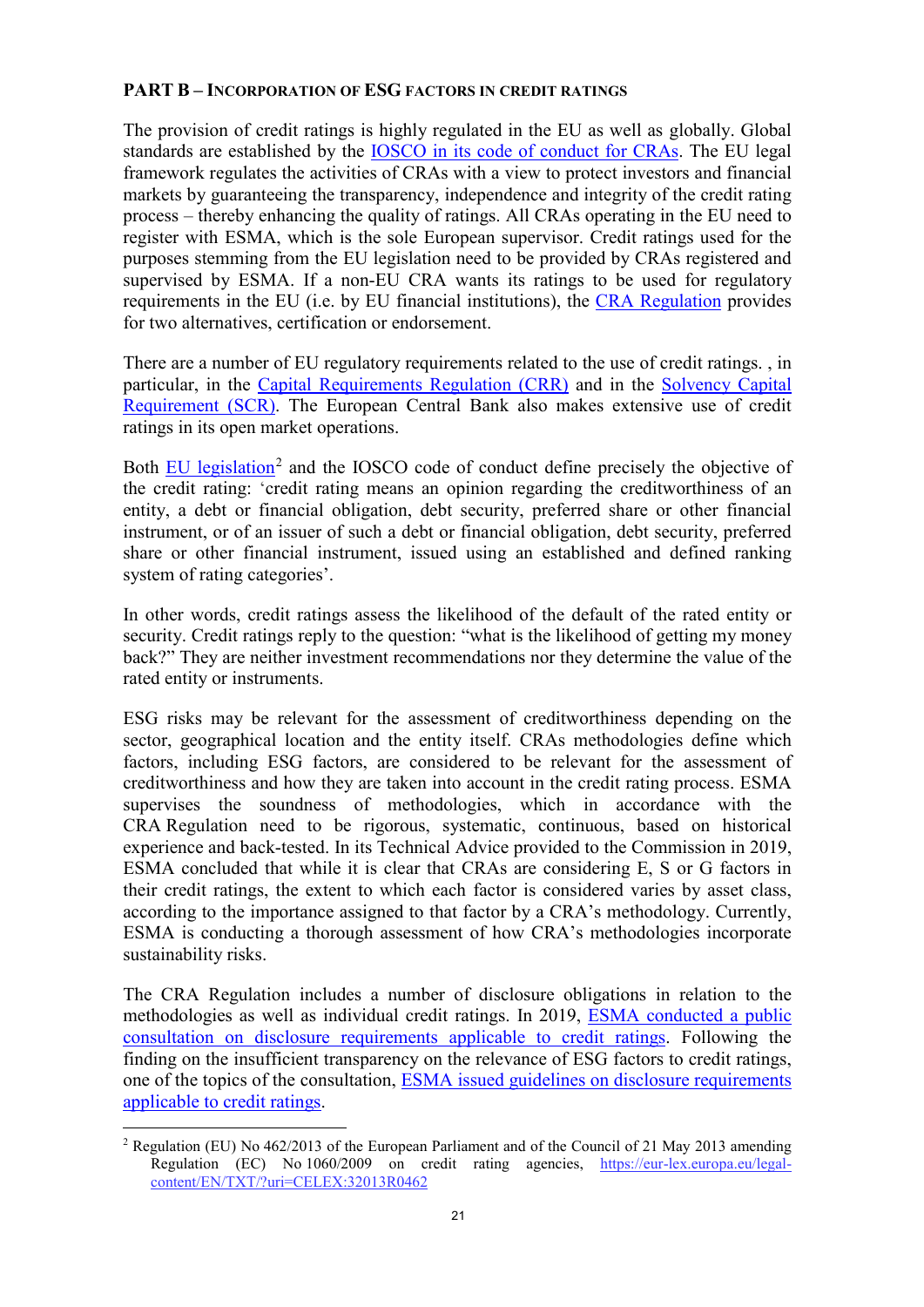These ESMA guidelines expect CRAs to identify in their press releases if ESG factors have been key drivers behind a change in the credit rating. CRAs are asked to identify relevant factors, elaborate on their materiality and provide a reference to the methodology or the associated model. The ESMA guidelines came into effect in April 2020.

A recent assessment of the application of the guidelines revealed that the improvement of transparency has been partial. ESMA has analysed press releases over the period January 2019 – December 2020 and compared the number of references to ESG considerations before and after April 2020. The main findings are that the improvement is partial and not uniform.

This consultation builds on the findings of ESMA and the consultation on renewed sustainable finance strategy.

## **I. Questions to users of credit ratings**

#### **Do you use credit ratings for investment decisions?**

- Yes, as a starting point for internal analysis
- Yes, as one of many sources of information that influence investment decisions
- Yes, as a decisive input into an investment decision
- No
- Other

#### **If you use credit ratings for other purposes, please explain :**

• [Comment box]

**Do you use credit ratings for regulatory purposes (e.g. stemming from the [Capital](https://eur-lex.europa.eu/legal-content/EN/TXT/?uri=CELEX:32013R0575)  [Requirements Regulation](https://eur-lex.europa.eu/legal-content/EN/TXT/?uri=CELEX:32013R0575) or [Solvency II\)](https://eur-lex.europa.eu/legal-content/EN/TXT/?uri=CELEX:32009L0138)?**

- Yes
- $\bullet$  No
- These requirements don't apply to me

#### **Is it important for you to understand to what extent individual credit rating actions have been influenced by sustainability factors?**

- Not important at all
- Slightly important
- Important
- Very important
- No opinion

**Do you find information about the extent to which CRAs methodologies or the rating process incorporate sustainability factors sufficiently well disclosed?**

• Yes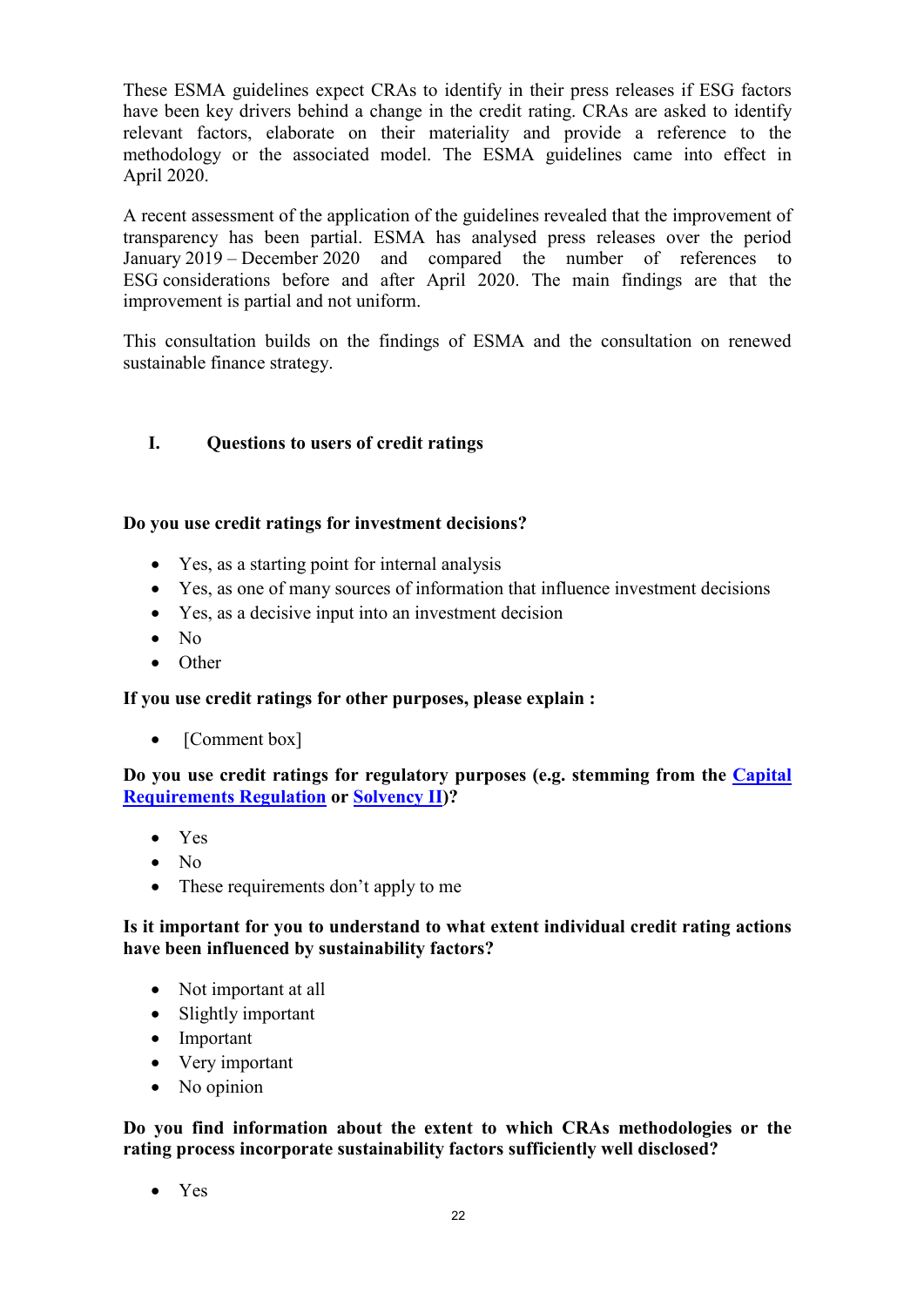- No
- No opinion

# **Please explain**

• [comment box]

# **Where do you look currently for the information on how ESG factors impact the credit rating? (multiple choice)**

- Press release accompanying credit ratings
- Additional analysis and reports available to subscribers
- Additional information materials available publicly
- Description of methodologies or rating process for specific asset classes, sectors or types of entities
- Frameworks or documents describing general approach to incorporation of ESG factors in credit rating process
- I don't know where to find such information
- Other

# **If you responded 'other' please explain where:**

• [Comment box]

# **Does the level of disclosure differ depending on individual CRAs?**

- Yes
- $\bullet$  No
- No opinion

# **If you answered yes to the previous question, please explain the differences in the level of disclosure:**

• [Comment box]

## **What are the trends on the market in relation to disclosure of information as to which credit ratings actions have been influenced by sustainability factors? (multiple choice)**

- The level of disclosure has improved sufficiently since the entry into effect of ESMA guidelines (April 2020)
- In general the level of disclosure has improved sufficiently although some CRAs are lagging behind
- The overall level of disclosure is insufficient although some CRAs have sufficiently improved

**The extent to which CRAs incorporate ESG factors in credit ratings depends on the asset classes methodologies and the importance assigned to the given factor by a CRA's methodology. In addition, some CRAs have developed overall frameworks explaining how they incorporate ESG factors in credit ratings across asset classes, some publish reports reviewing past credit rating actions or specific sections accompanying credit rating actions.**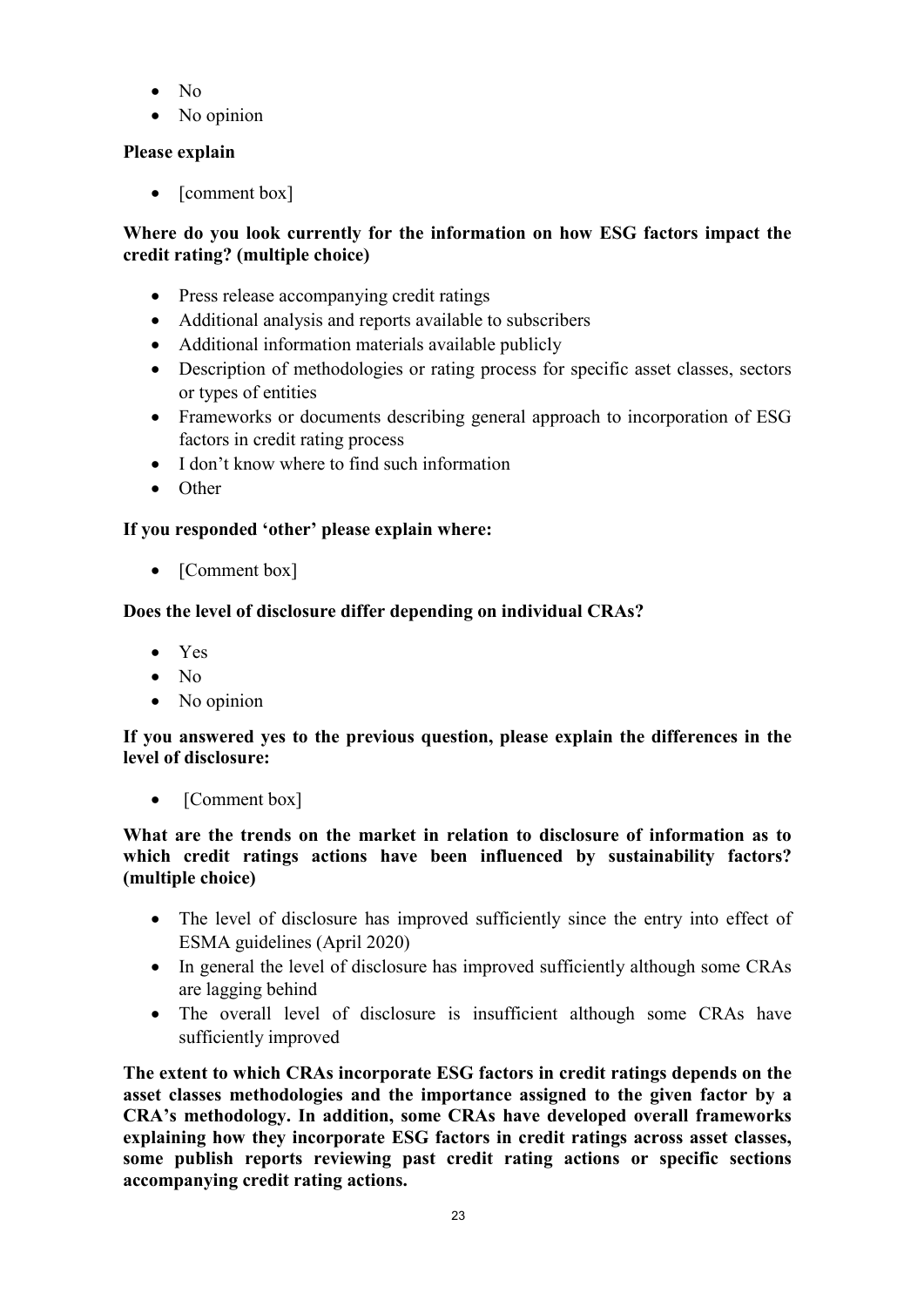**In your opinion, what are trends in the relation to the incorporation of ESG factors in the credit rating process and methodologies?**

- CRAs have sufficiently improved the incorporation of ESG factors in their methodologies and rating process,
- In general CRAs have sufficiently improved the incorporation of ESG factors in credit ratings although some CRAs are lagging behind
- In general the development is insufficient although some CRAs have improved the incorporation of ESG factors in their methodologies and rating process,
- CRAs have insufficiently improved the incorporation of ESG factors in their methodologies and rating process

# **II. Questions to Credit Rating Agencies**

#### **Do you explicitly incorporate ESG factors in your methodologies?**

- Yes
- Yes, but only for asset classes and sectors where relevant
- Partially
- No

## **Please explain your reply**

• [Comment box]

# **Which individual E, S and G factors do you consider in your methodologies? (multiple choice)**

- Environmental factors
- Social factors
- Governance factors
- Other sustainability related factors

## **Please explain in more details**

• [comment box]

**In addition to methodologies, do you have a framework or a document describing how you incorporate ESG factors in the credit rating process? By framework, we mean any general approach to the incorporation of ESG factors in credit rating process, in addition to methodologies for asset classes and sectors.**

- Yes
- No
- Other

#### **If you answered other, please explain**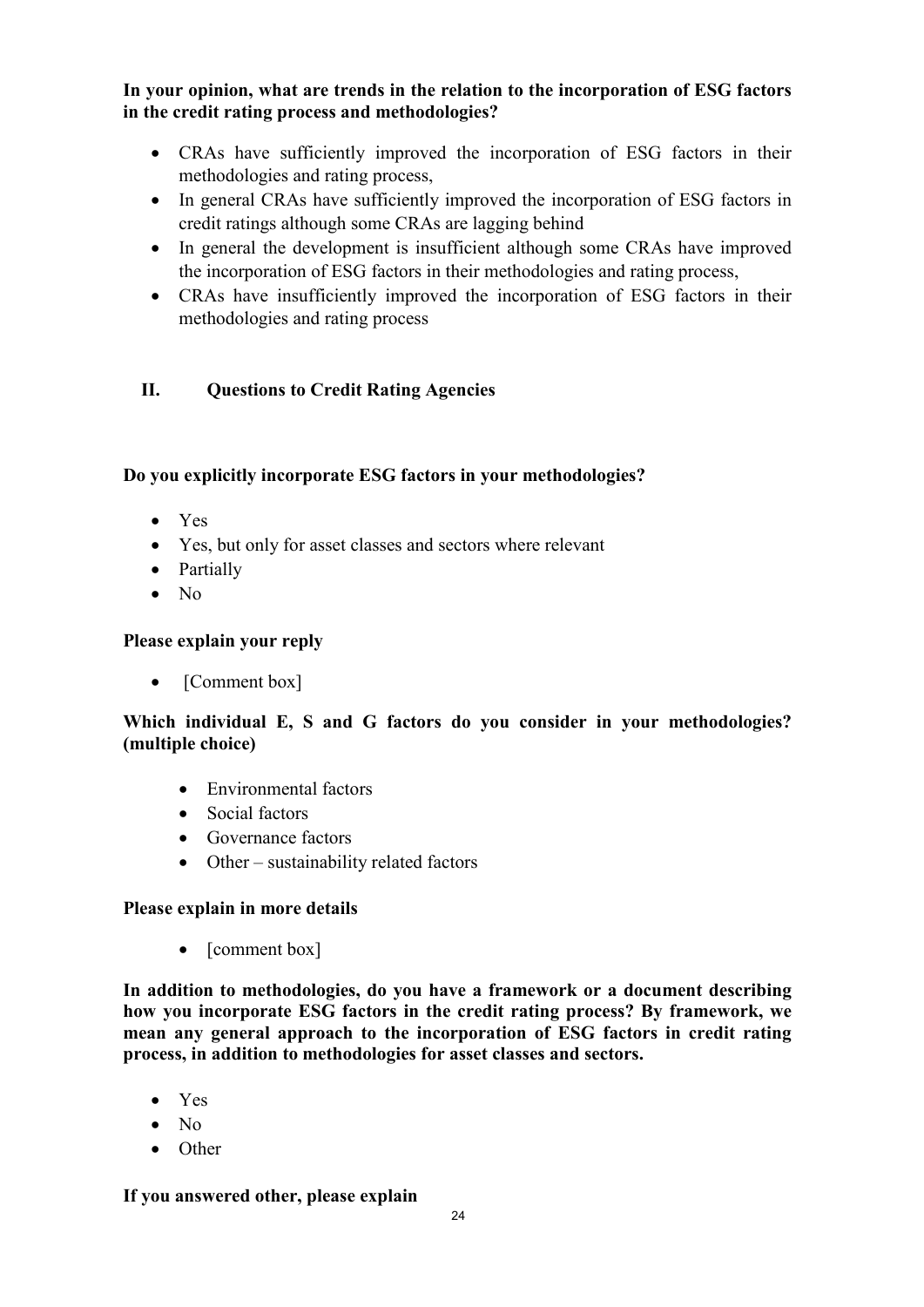• [Comment box]

#### **Have you improved disclosure on ESG factors in credit ratings since April 2020 when ESMA guidelines became applicable?**

- Yes
- Partially
- No, but we plan to improve
- No, because we have already been disclosing such information
- No

## **If you replied no to the previous question, please explain why**

• [Comment box]

**III. Questions on the need for EU intervention (all respondents)**

**Do you consider that the current trends in the market are sufficient to ensure that CRAs incorporate relevant ESG factors in credit ratings?**

- Yes
- No
- No opinion

**Do you consider that the current trends in the market and application of ESMA guidelines on disclosure applicable to CRAs are sufficient to ensure understanding among users as to how ESG factors influence credit ratings?**

- Yes
- No
- No opinion

## **If you responded 'no' to the previous questions, what type of intervention would you consider necessary? (multiple choice)**

- Further detailing of ESMA guidelines on the disclosure of ESG factors in credit ratings
- Further supervisory actions by ESMA
- Legislative intervention.
- While improvements are insufficient, we do not see further scope for EU intervention
- Other, please specify

**If you responded 'other' to the previous question, please specify the other type of intervention you consider necessary:**

• Comment box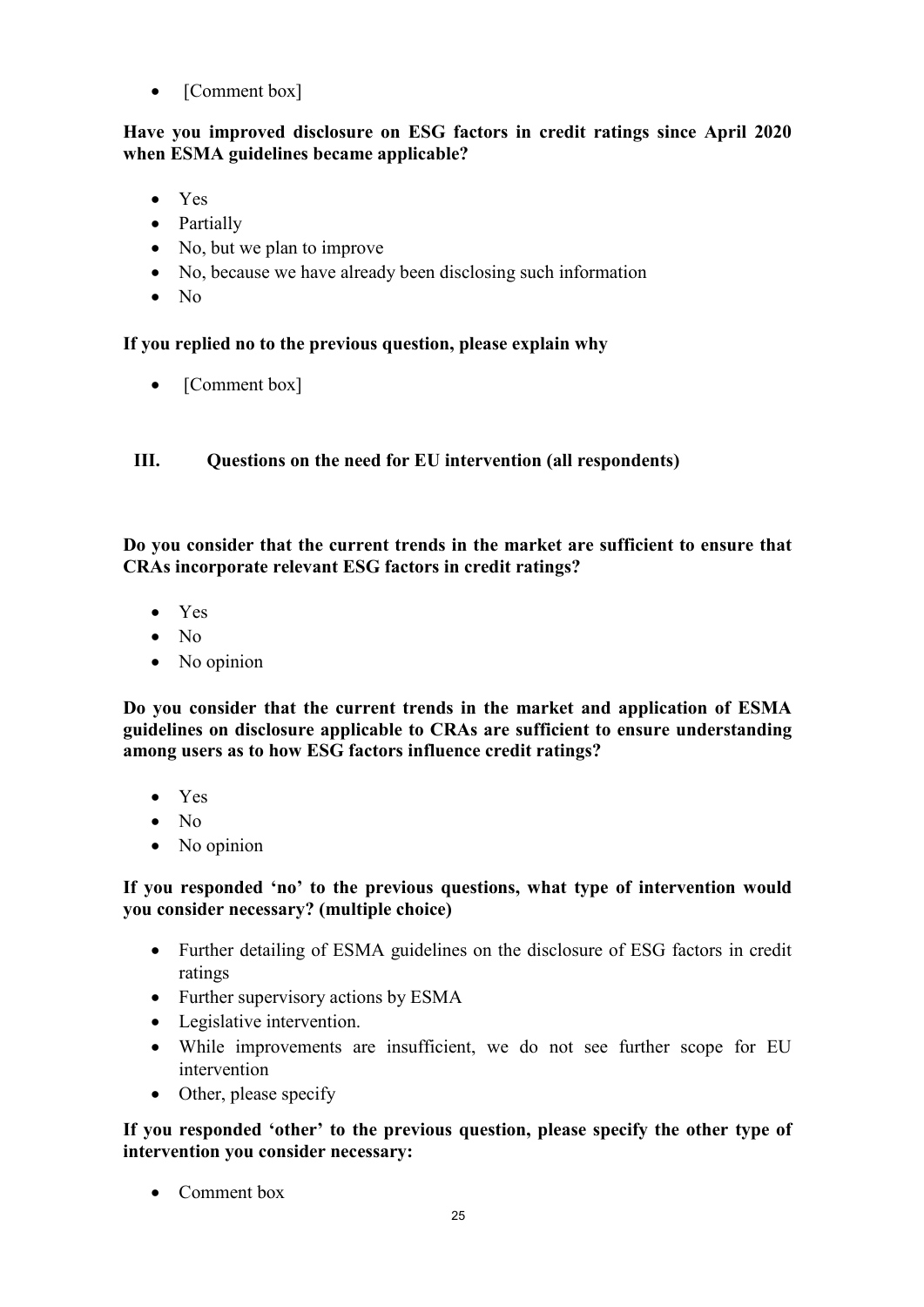## **Regarding the possible regulatory intervention, what type of requirements do you find relevant? (multiple choice)**

- Press releases: introduce mandatory requirements mirroring the provision of ESMA guidance on the disclosure ESG factors in credit ratings
- Press releases: in addition to the previous option require CRAs to publish information not only about the impact of ESG factors on credit ratings, but also the lack of it,
- Methodologies: require CRAs to explain the relevance of ESG factors in methodologies,
- Methodologies: require CRAs to take into account ESG factors where relevant,
- Other.

# **If you responded other, please explain:**

• [Comment box]

# **What kind of risks or merits of the EU intervention do you see?**

- Provide further clarity on the impact of ESG factors on the creditworthiness of creditors and financial instruments
- More coherent approach of CRAs to the incorporation of ESG factors into credit ratings
- Concerns about too much prominence given to ESG factors
- Others

# **If you responded 'others', please explain:**

• [Comment box]

# **What would be the consequences of the lack of the EU intervention? (multiple choice)**

- Market trends are sufficient to meet investors demands for information on the impact of ESG factors on credit ratings
- CRAs will respond to market pressure and ensure the incorporation of ESG factors in credit ratings
- The existing gap between approaches of CRAs to the incorporation of ESG factors in credit ratings will grow
- Concerns about the insufficient incorporation of ESG factors in credit ratings lack of understanding among investors why certain credit rating actions are not impacted by ESG factors

# **Costs of EU intervention - questions for CRAs**

**Where applicable, what are your costs in EUR to disclose information based on the current Guidelines on disclosure of ESG factors in credit ratings?**

[Comment box]